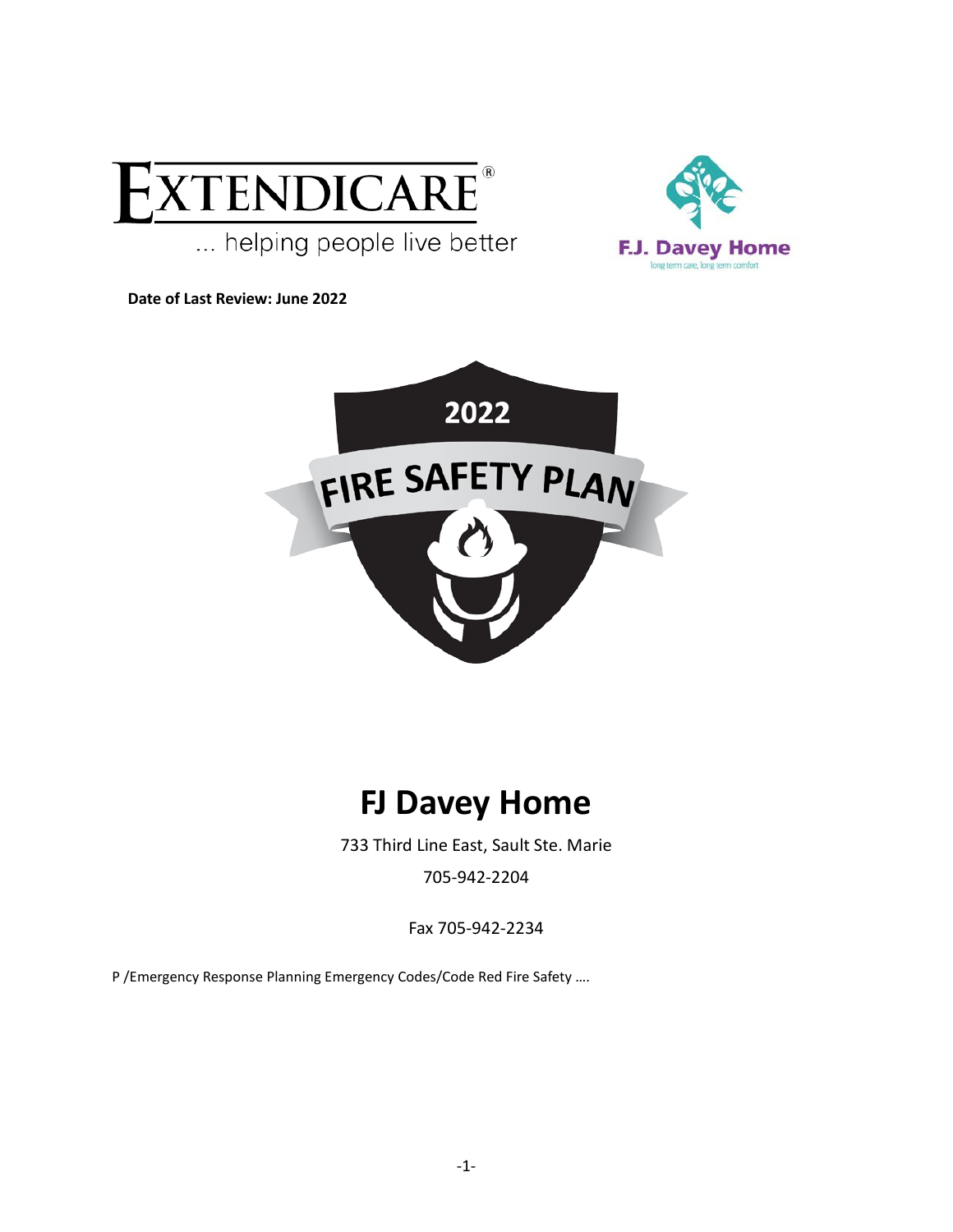





# **Fire Safety Plan Table of Contents**

### **SECTION**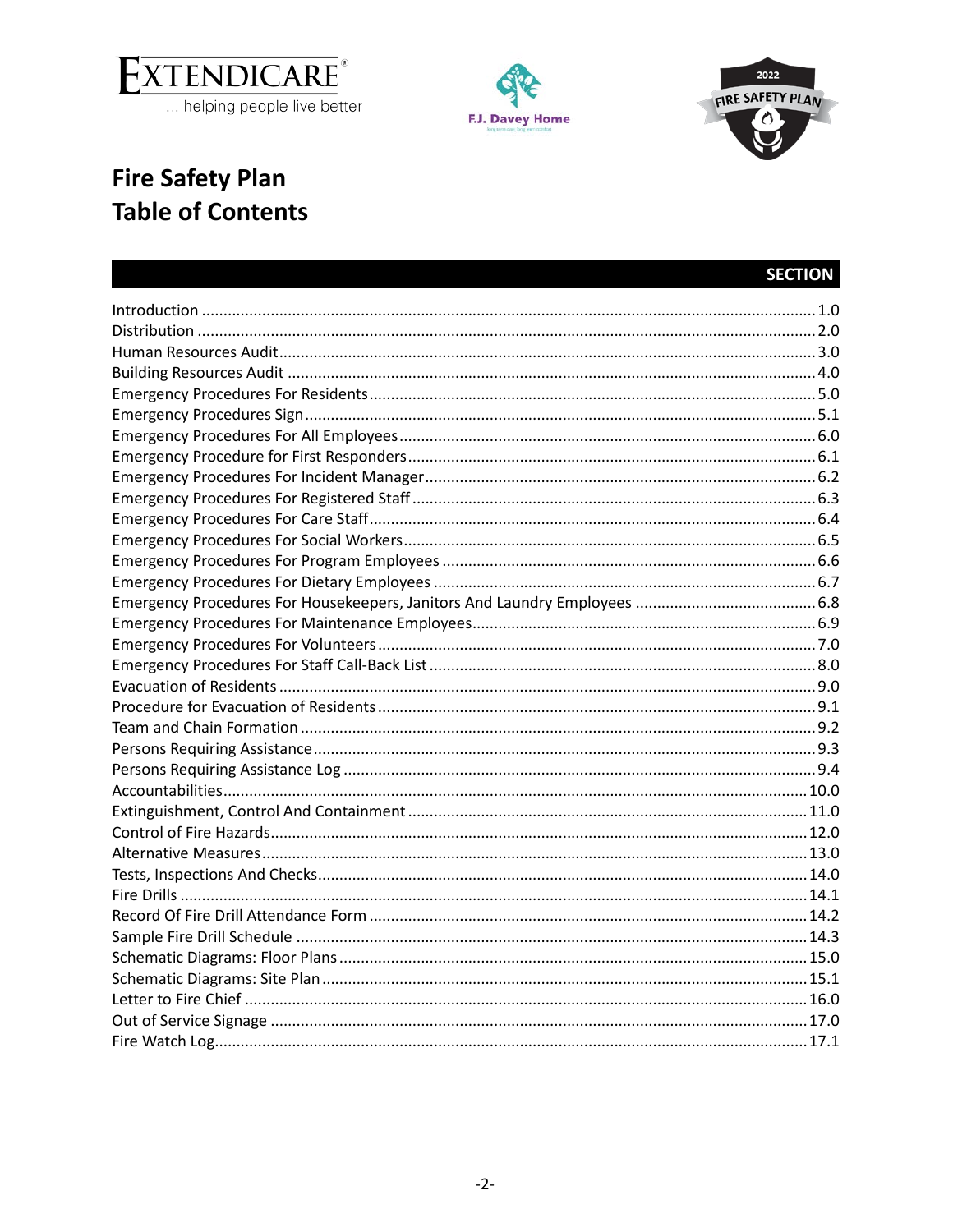



<span id="page-2-1"></span>

### <span id="page-2-0"></span>**Introduction SECTION 1.0**

All provinces in Canada have adopted the National Fire Code Act (NFCA) and National Building Code as the standard. However, each province manages compliance and sets its own penalties for noncompliance. This Fire Safety Plan is required by the National Fire Code and the Alberta, Manitoba, Ontario and Saskatchewan Provincial Fire Code Section 2.8:

*This Fire Safety Plan is designed to provide occupant safety in the event of [a] fire, to provide effective utilization of the fire safety features of the building and to minimize the possibility of fires. This plan discusses what occupants are to do in the event of [a] fire, fire safety, supervisory staff and related duties, and other related issues.*

The Fire Safety Plan will also assist firefighters in the performance of their duties, by providing floor plans, and building and resident information, if an emergency ever occurs.

### **CORPORATE FIRE SAFETY PLAN DIRECTIVE**

In order for this plan to be effective, management and staff must know the Fire Safety Plan and be able to implement it in the event of a fire. The National and Provincial Fire Codes requires the owner to be responsible for carrying out the provisions for fire safety (see Section 8 of this plan), and defines "owner" as "any person, firm or corporation controlling the property under consideration." Consequently, the owner may be any one of, or a combination of parties, including building management, maintenance staff and tenant groups.

Each home is required to keep a copy of this Fire Safety Plan, as outlined in Section 2 of this plan. Homes are also required to store a copy in the Fire Safety Plan box. The Fire Safety Plan box is located in either the main lobby or main entrance of the home. In addition, a key to open the Fire Safety Plan Box must be mounted adjacent to the fire plan box in a separate and locked box.

All homes are required to adhere to all Extendicare policies outlined in the Emergency Preparedness manual. All Emergency Preparedness policies have been created using the highest standard across the national spectrum. As part of our continuous improvement, the Fire Preparedness manual policies are reviewed annually and where required, updated to reflect legislative and accreditation requirements and best practices.

Any person(s) who contravenes any provision of the provincial fire code and every director and or officer of a corporation who knowingly concurs of such contravention is subject to the penalties outlined in the provincial fire code.

The Fire Safety Plan shall be reviewed, at minimum, once a year. The Chief Fire Official is to be notified regarding any subsequent changes in the approved Fire Safety Plan.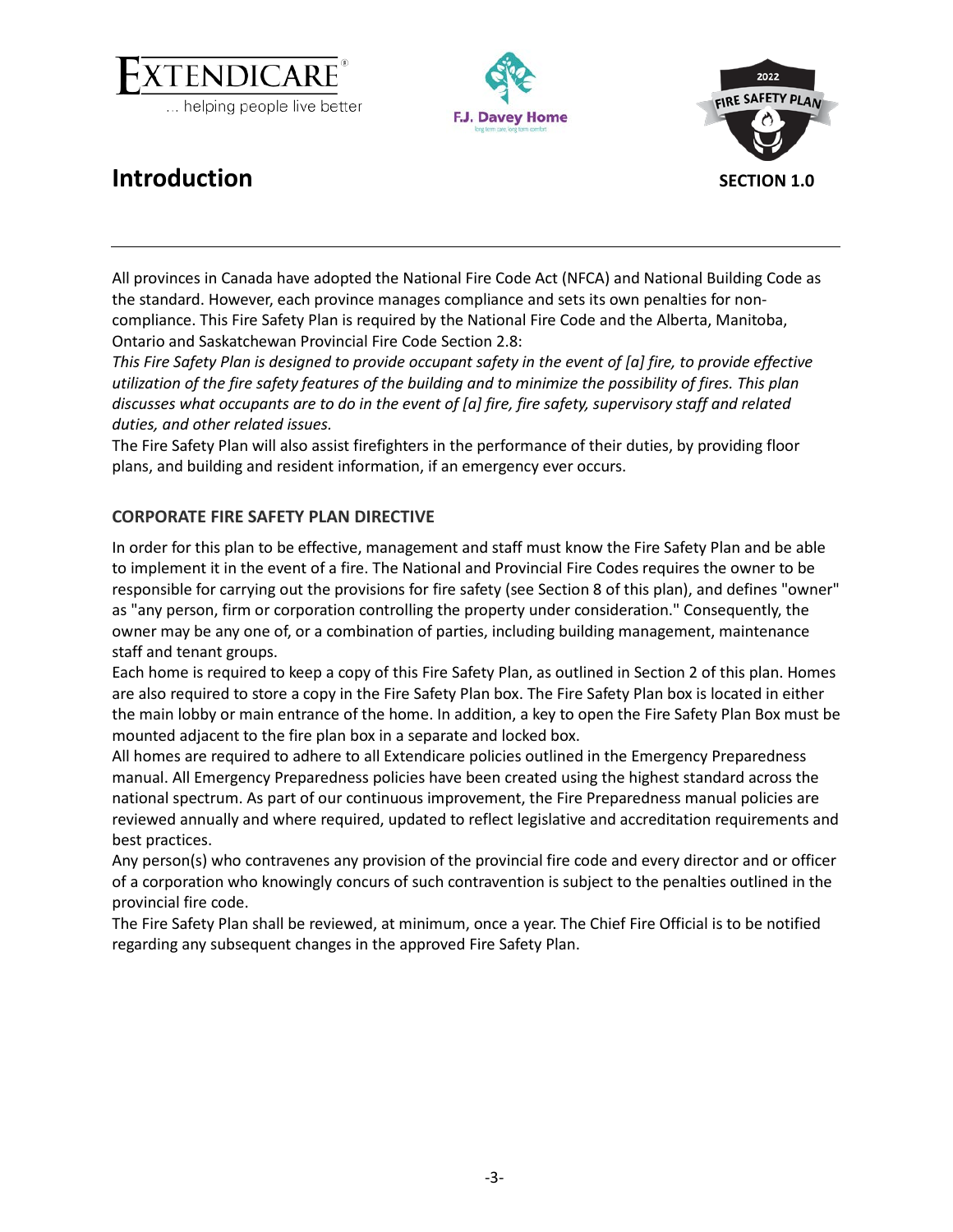

<span id="page-3-1"></span>



<span id="page-3-0"></span>

| 1.0 | <b>DISTRIBUTION</b><br>OF THE FIRE<br><b>SAFETY PLAN</b>   | A copy of the fire safety plan must be distributed to the following<br>stakeholders listed below.                                                                                                                                                                                                                                                                                                                                                                                                                                                                                                                                                                                     |
|-----|------------------------------------------------------------|---------------------------------------------------------------------------------------------------------------------------------------------------------------------------------------------------------------------------------------------------------------------------------------------------------------------------------------------------------------------------------------------------------------------------------------------------------------------------------------------------------------------------------------------------------------------------------------------------------------------------------------------------------------------------------------|
| 1.1 | <b>STAKEHOLDERS</b>                                        | The Sault Ste. Marie Fire Services<br>Corporate Office - Extendicare, Markham, Ontario<br>$\bullet$<br>Extendicare Home F J Davey Home, Sault Ste. Marie, ON<br>$\bullet$                                                                                                                                                                                                                                                                                                                                                                                                                                                                                                             |
| 1.2 | <b>DISTRIBUTION</b><br><b>IN THE HOME</b>                  | FJ Davey Home<br>At reception desk<br>$\bullet$<br>Nurses' station(s)<br>$\bullet$<br>Administrator's office<br>$\bullet$<br>Director of Care's office<br>$\bullet$<br><b>Support Services Manager's office</b><br>Resident Program Manager's office<br>$\bullet$<br><b>Office Coordinator</b><br>$\bullet$<br>Dietary Manager's office<br>$\bullet$<br>The main entrance of the building where the firefighters will<br>$\bullet$<br>normally respond.                                                                                                                                                                                                                               |
| 2.0 | <b>COMMITMENT</b><br><b>TO RESIDENTS</b>                   | Residents must be provided with a resident handbook that outlines the<br>fire emergency procedures and important information related to fire<br>safety.                                                                                                                                                                                                                                                                                                                                                                                                                                                                                                                               |
| 3.0 | <b>CHANGES TO</b><br><b>THE FIRE</b><br><b>SAFETY PLAN</b> | Once approved, the Sault Ste. Marie Fire Services will require the Fire<br>Safety Plan, or parts thereof, to be resubmitted if:<br>There are any changes to occupancy or use;<br>There are any changes in standards;<br>$\bullet$<br>The Fire Safety Plan has not been kept current; and/or,<br>$\bullet$<br>The Chief Fire Official judges the current Fire Safety Plan no longer<br>$\bullet$<br>being acceptable.<br>The Chief Fire Official is to be notified regarding any changes in the<br>approved Fire Safety Plan and procedures. A sample letter to request<br>approval from Chief Fire Official on changes to the Fire Plan can be<br>found in Section 16.0 of this plan. |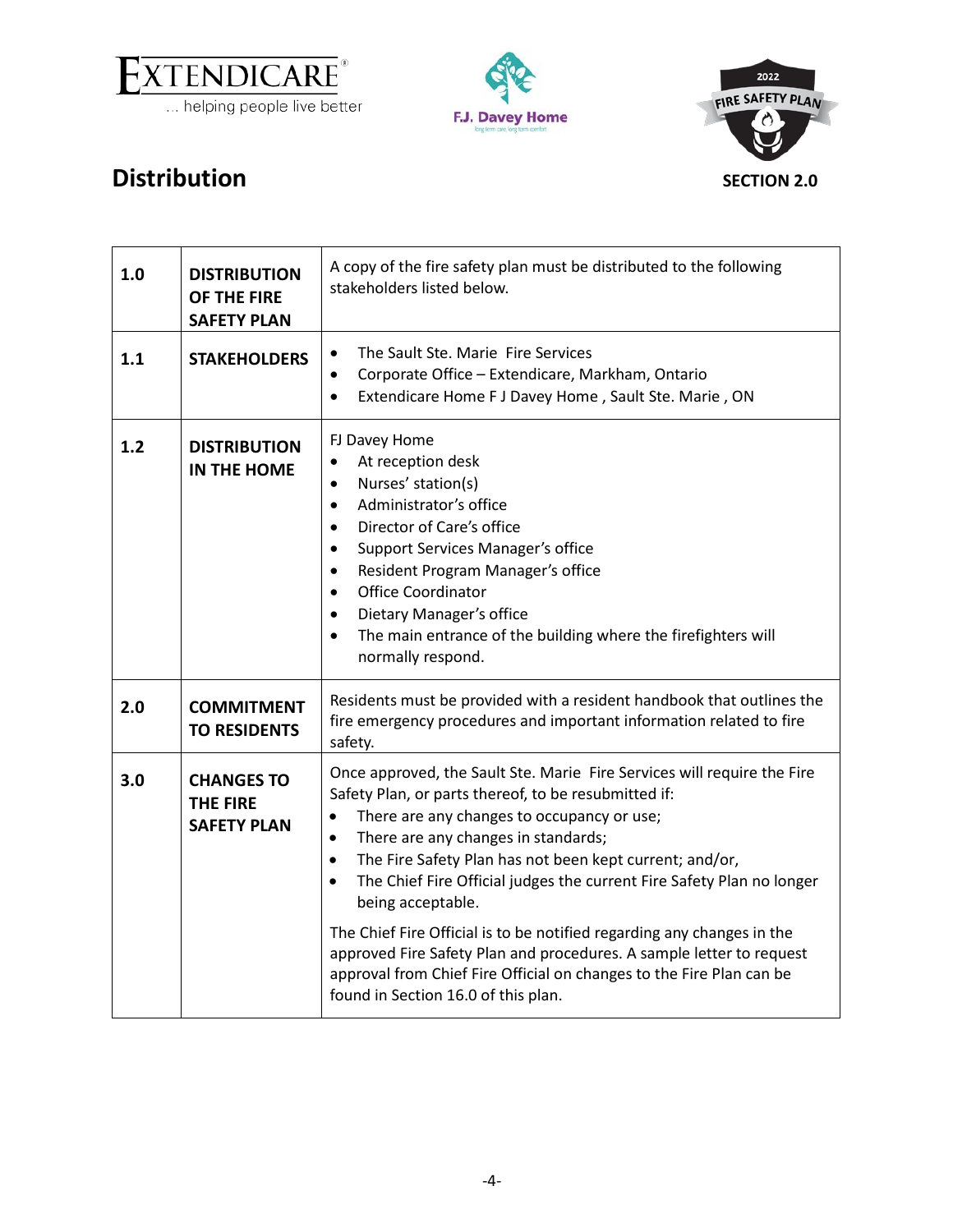



<span id="page-4-1"></span>

# <span id="page-4-0"></span>**Human Resources Audit SECTION 3.0**

| <b>OWNER:</b>                                   | F J Davey Home                             |                                                        |  |
|-------------------------------------------------|--------------------------------------------|--------------------------------------------------------|--|
| <b>ADDRESS:</b>                                 | 733 Third Line East, Sault Ste. Marie      |                                                        |  |
| <b>TELEPHONE:</b>                               | 705-942-2204  Fax 705-942-2234             |                                                        |  |
| <b>ADMINISTRATOR: Connie Lee</b>                |                                            |                                                        |  |
| <b>Office Telephone: 705-942-2204 x 217</b>     |                                            | <b>Alternate Number:</b>                               |  |
| <b>DIRECTOR OF CARE: Fran Conley</b>            |                                            |                                                        |  |
| <b>Office Telephone: 705-942-2204 x 220</b>     |                                            | <b>Alternate Number:</b>                               |  |
| <b>DIETARY MANAGER: Chris Kertesz</b>           |                                            |                                                        |  |
| <b>Office Telephone: 705-942-2204 x211</b>      |                                            | <b>Alternate Number:</b>                               |  |
|                                                 | <b>RESIDENT PROGRAM MANAGER: Sue Burns</b> |                                                        |  |
| <b>Office Telephone: 705-942-2204 x 221</b>     |                                            | <b>Alternate Number:</b>                               |  |
| <b>SUPPORT SERVICES MANAGER: Anna Colasacco</b> |                                            |                                                        |  |
| <b>Office Telephone: 705-942-2204 x 237</b>     |                                            | <b>Alternate Number:</b>                               |  |
|                                                 | <b>OFFICE COORDINATOR Liz Dontigny</b>     |                                                        |  |
| <b>Office Telephone: 705-942-2204 x 215</b>     |                                            | <b>Alternate Number:</b>                               |  |
|                                                 |                                            | F. J. Davey Home                                       |  |
|                                                 |                                            | 733 Third Line East                                    |  |
| <b>PROPERTY MANAGEMENT:</b>                     |                                            | Sault Ste. Marie, ON                                   |  |
|                                                 |                                            |                                                        |  |
|                                                 |                                            | 705-942-2204                                           |  |
|                                                 |                                            |                                                        |  |
|                                                 |                                            | The home is monitored by:<br><b>Extendicare Canada</b> |  |
| <b>MONITORING AGENCY:</b>                       |                                            | Markham, Ontario                                       |  |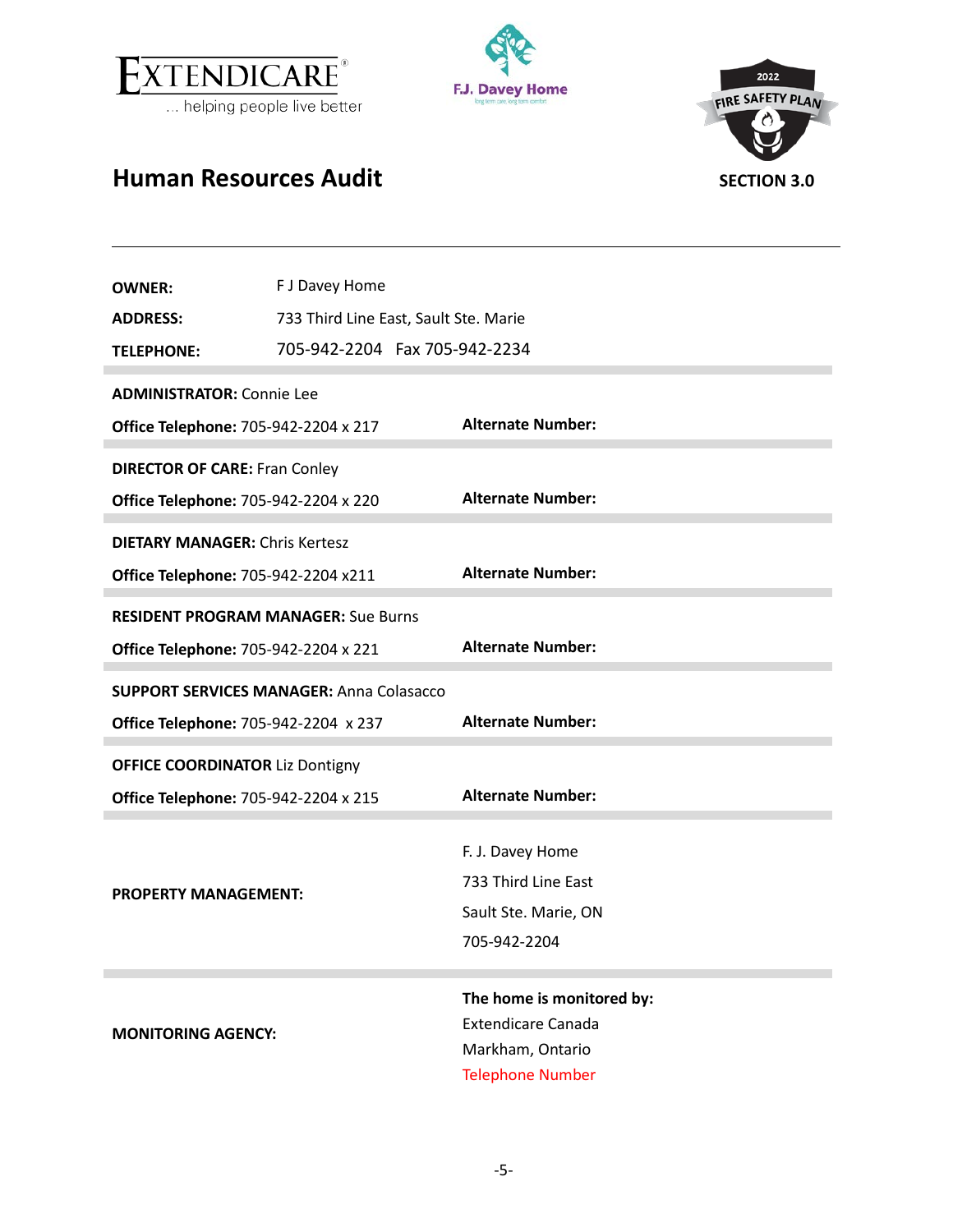

<span id="page-5-1"></span>

### <span id="page-5-0"></span>**Building Resources Audit SECTION 4.0**

- 1. Extendicare FJ Davey Home is located at 733 Third Line East , at/near the intersection of Great Northern Road and Third Line.
- 2. The building is a not for profit long-term care facility and is classified as a Long Term care Facility with an occupancy of 374 residents.
- 3. The building is as an H shape with 4 wings shaped and has height of 3 stories in height and has a basement level.
- 4. The building does have a sprinkler system throughout and is constructed on non-combustible construction comprising of concrete block walls and concrete slab floors.
- 5. If construction differs, explain construction:
- 6. The building contains a total of 374 resident suites, with a total capacity of 374 residents.
- 7. There are 123 bed units on the main floor and 128 bed units on the second floor and 123 bed units on the third floors.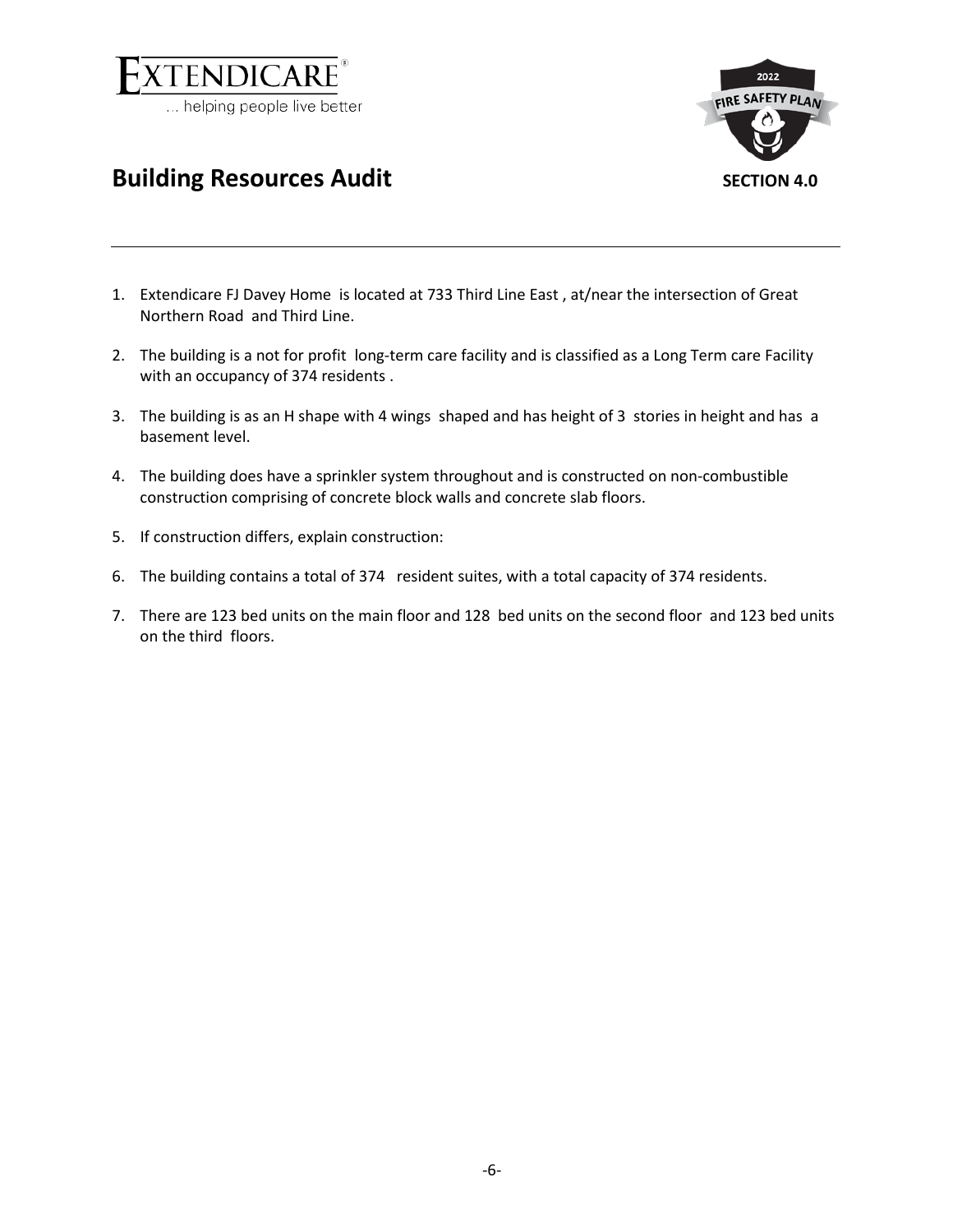

#### **FIRE DEPARTMENT CONNECTION**

The Fire Department Connection is located at the Apple one – unit – North side of the building.

#### **MAIN GAS SHUTOFF**

The main gas shutoff is located at the external area of the garage in the chained-in area beside the garage .

#### **MAIN ELECTRICAL SHUT OFF**

The main electrical shutoff is located in the on the service level in the building by the AD elevator – North East end of the service level

#### **WATER SHUTOFF – SPRINKLER SYSTEM/DOMESTIC WATER**

The facility is protected with a wet and dry sprinkler system *(if applicable)*. The main sprinkler shutoff and domestic water supply are located in the service level in the main electrical room, room number AD008

| 1.0 | <b>FIRE ALARM</b><br><b>SYSTEM</b>        | The facility is equipped with a two-stage detection and fire alarm<br>system that can be activated automatically or manually.<br>Manual activation occurs through the use of pull stations or the<br>$\bullet$<br>insertion of a key into the annunciator panels.<br>Automatic activation occurs when the smoke or heat detectors<br>$\bullet$<br>trigger the main panel to activate. The activation of the sprinkler<br>system will also engage the fire alarm system.                                                                                                                                                                                                          |
|-----|-------------------------------------------|----------------------------------------------------------------------------------------------------------------------------------------------------------------------------------------------------------------------------------------------------------------------------------------------------------------------------------------------------------------------------------------------------------------------------------------------------------------------------------------------------------------------------------------------------------------------------------------------------------------------------------------------------------------------------------|
| 1.1 | <b>FIRE ALARM</b><br><b>CONTROL PANEL</b> | The building is equipped with a two stage fire alarm system with fire<br>alarm bell audible devices provided throughout the facility. Smoke and<br>heat detectors, sprinklers, pull stations and kitchen hood suppression<br>systems are also part of the system.<br>The main fire panel is located in the janitor station behind front desk<br>on main floor room. The fire alarm panel is equipped with battery<br>back-up power. In general, batteries will provide emergency power for<br>30 minutes under a full alarm load and 24 hours for a supervisory<br>alarm.<br>The fire alarm system is monitored by ATS. They can be reached at 705-<br>946-7999, 24 hours a day. |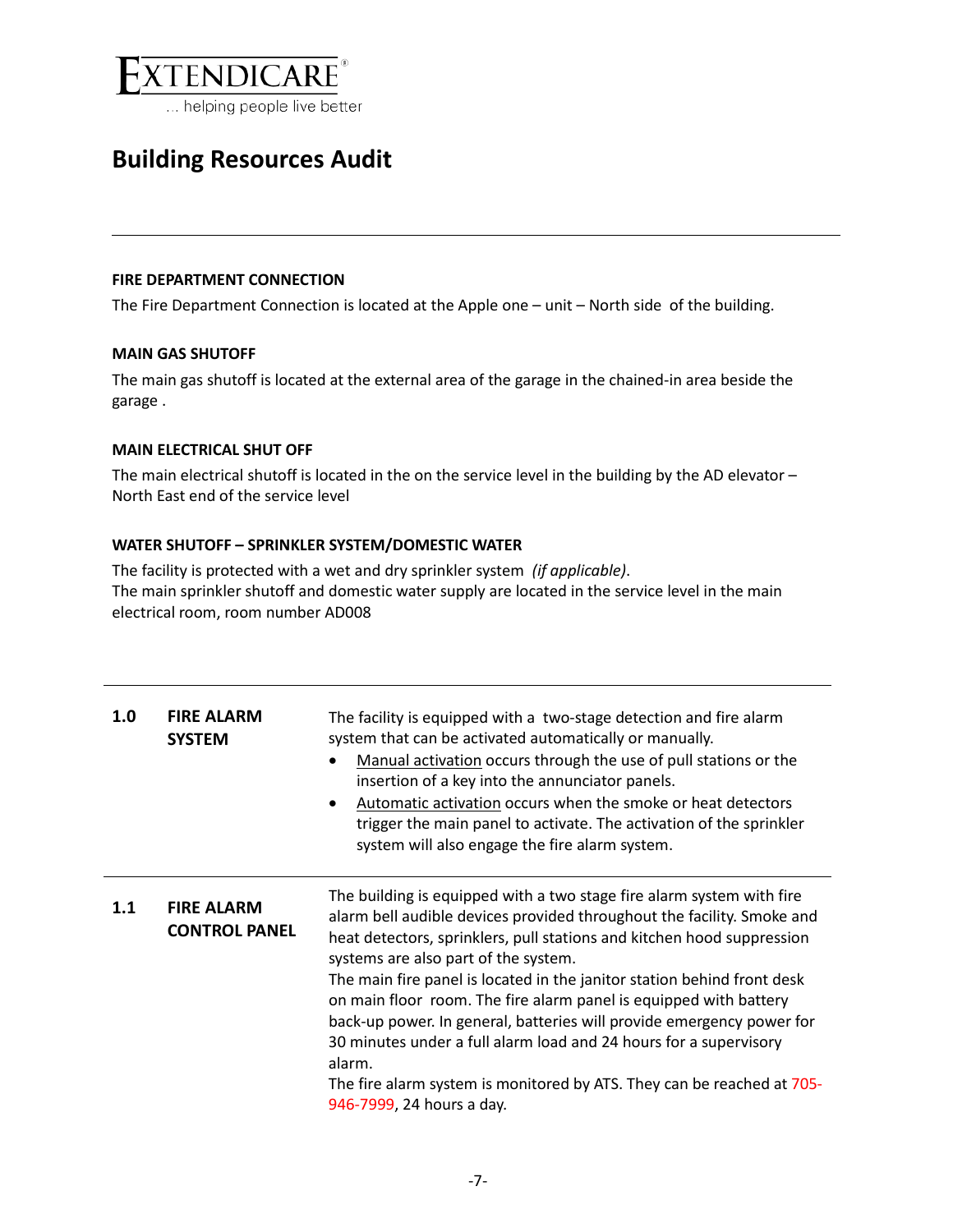

| 1.2 | <b>ANNUNCIATOR</b><br><b>PANELS</b> |                               | The main fire alarm panel is also an annunciator panel. Remote<br>annunciator panels are installed between the 2 front panel glass doors<br>at the front entrance on the main level.<br>The annunciator panels provide the facility with instant identification<br>of locations under the threat of fire by listing the location of the<br>detector (heat and/or smoke and/or flow) as well as the pull station<br>that has been activated.<br>Refer to the schematic diagram(s) to identify the location of the fire<br>alarm control panel and the locations of annunciator panels. |
|-----|-------------------------------------|-------------------------------|---------------------------------------------------------------------------------------------------------------------------------------------------------------------------------------------------------------------------------------------------------------------------------------------------------------------------------------------------------------------------------------------------------------------------------------------------------------------------------------------------------------------------------------------------------------------------------------|
| 1.3 | <b>FIRE ALARM BELLS</b>             |                               | Fire alarm bells are located throughout the facility in all zones, as well<br>as all service areas. The fire alarm system operates in two stages; the<br>alert stage and the alarm stage.<br>The fire alarm bells will transmit two distinctive sounds depending on<br>the stage of the fire alarm system:                                                                                                                                                                                                                                                                            |
|     |                                     | <b>ALERT</b><br><b>STAGE:</b> | Initial activation and potential fire warning. The fire<br>alarm bells will sound a long ring every 2 or 3 seconds.                                                                                                                                                                                                                                                                                                                                                                                                                                                                   |
|     |                                     | <b>ALARM</b><br><b>STAGE:</b> | Should an evacuation be required, the fire alarm bells will<br>ring continuously. Initiation of second stage is done<br>manually at the pull station.                                                                                                                                                                                                                                                                                                                                                                                                                                 |
| 1.4 | <b>HEAT DETECTORS</b>               |                               | Where installed, heat detectors detect when temperatures rise above<br>a specified level or with a combination of rate and rise. Refer to<br>schematic diagrams for location(s) of heat detectors.                                                                                                                                                                                                                                                                                                                                                                                    |
| 1.5 | <b>SMOKE</b><br><b>DETECTORS</b>    |                               | Where installed, smoke detectors detect smoke concentration. Refer to<br>the schematic diagrams for location(s) of smoke detectors.                                                                                                                                                                                                                                                                                                                                                                                                                                                   |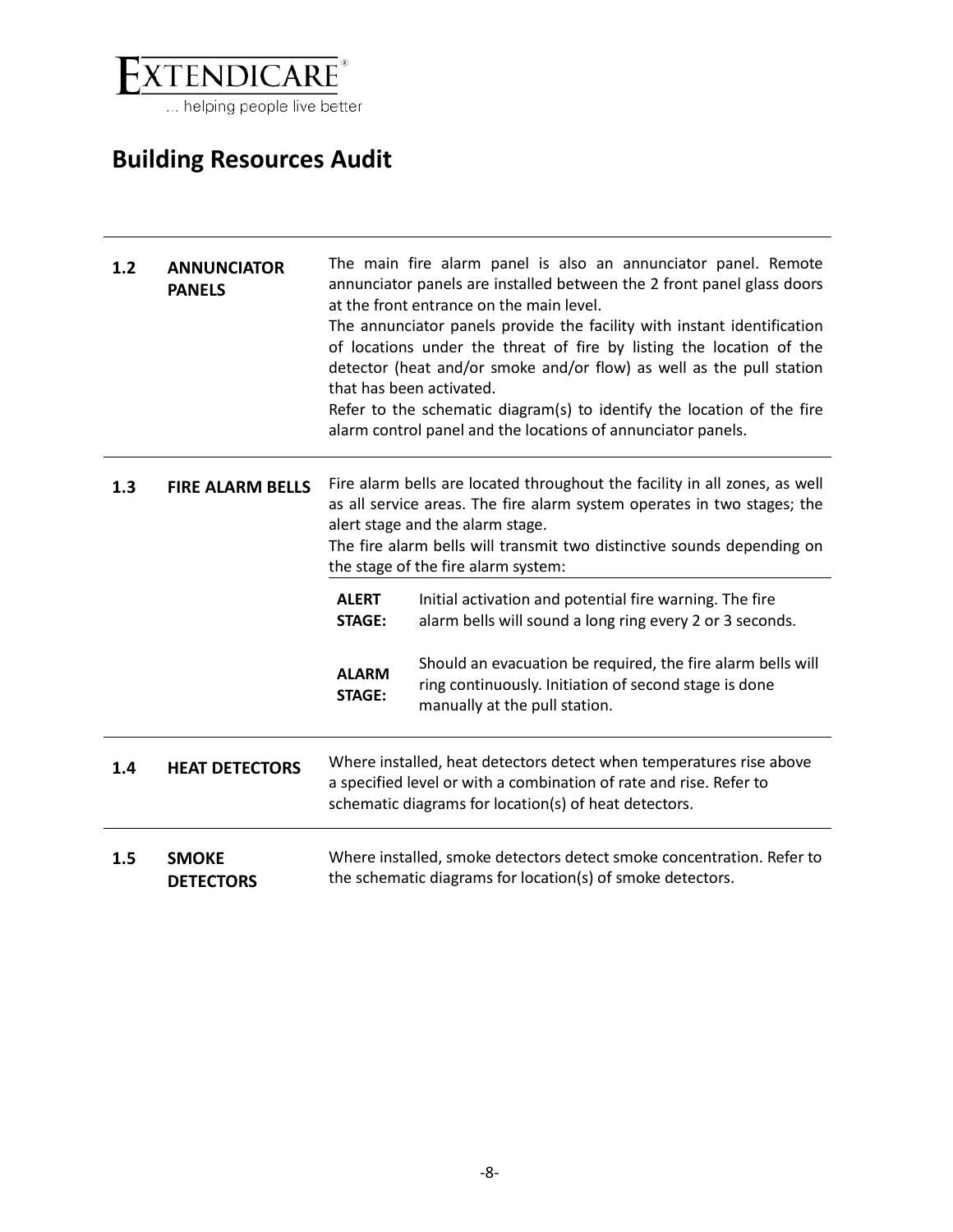

| 1.6 | <b>PULL STATIONS</b>                                            | Pull stations are activated manually by pulling on the handle which<br>will initiate the alert stage of the fire alarm system. The alarm stage<br>can only be initiated by authorized persons by inserting the fire key<br>into any pull station and turning it.<br>All employees must know the location of the pull stations and<br>detectors throughout the building as well as fire zones of the facility.<br>This will promote quick response in an emergency for those staff<br>responsible to report to the fire scene. Refer to the schematic<br>diagrams for location(s) of pull stations.                                                                                                                                                                                                                                                                      |
|-----|-----------------------------------------------------------------|-------------------------------------------------------------------------------------------------------------------------------------------------------------------------------------------------------------------------------------------------------------------------------------------------------------------------------------------------------------------------------------------------------------------------------------------------------------------------------------------------------------------------------------------------------------------------------------------------------------------------------------------------------------------------------------------------------------------------------------------------------------------------------------------------------------------------------------------------------------------------|
| 1.7 | <b>SPRINKLER HEADS</b><br>(IF APPLICABLE)                       | The flow of water activates the fire alarm through a water flow alarm<br>switch on each floor.<br>An indicator light on the fire panel will identify the area in which the<br>sprinkler head has been activated.<br>The building does have a sprinkler system.                                                                                                                                                                                                                                                                                                                                                                                                                                                                                                                                                                                                          |
| 1.8 | <b>ELECTROMAGNETIC</b><br><b>LOCKING DEVICES</b><br>(MAG-LOCKS) | Mag-locks are installed throughout the building on various exits and<br>doors. They are controlled by the Fire Alarm System as an ancillary<br>function. Upon activation of the Fire Alarm System, the Mag-locks will<br>release their controlled doors.<br>The Mag-lock system has a key switch located: behind the front desk<br>on the main floor foyer, reset key is right<br>beside it<br>The key switch provides two functions; release and reset. It can be<br>used to release all Mag-locks at any time. It can also be used to reset<br>the Mag-locks once they are released.<br>If the Fire Alarm System caused the release of the Mag-locks, the Fire<br>Alarm System must be returned to normal before the reset function<br>of the key switch can be used.<br>Refer to the schematic diagrams for location(s) of Mag-lock and their<br>associated devices. |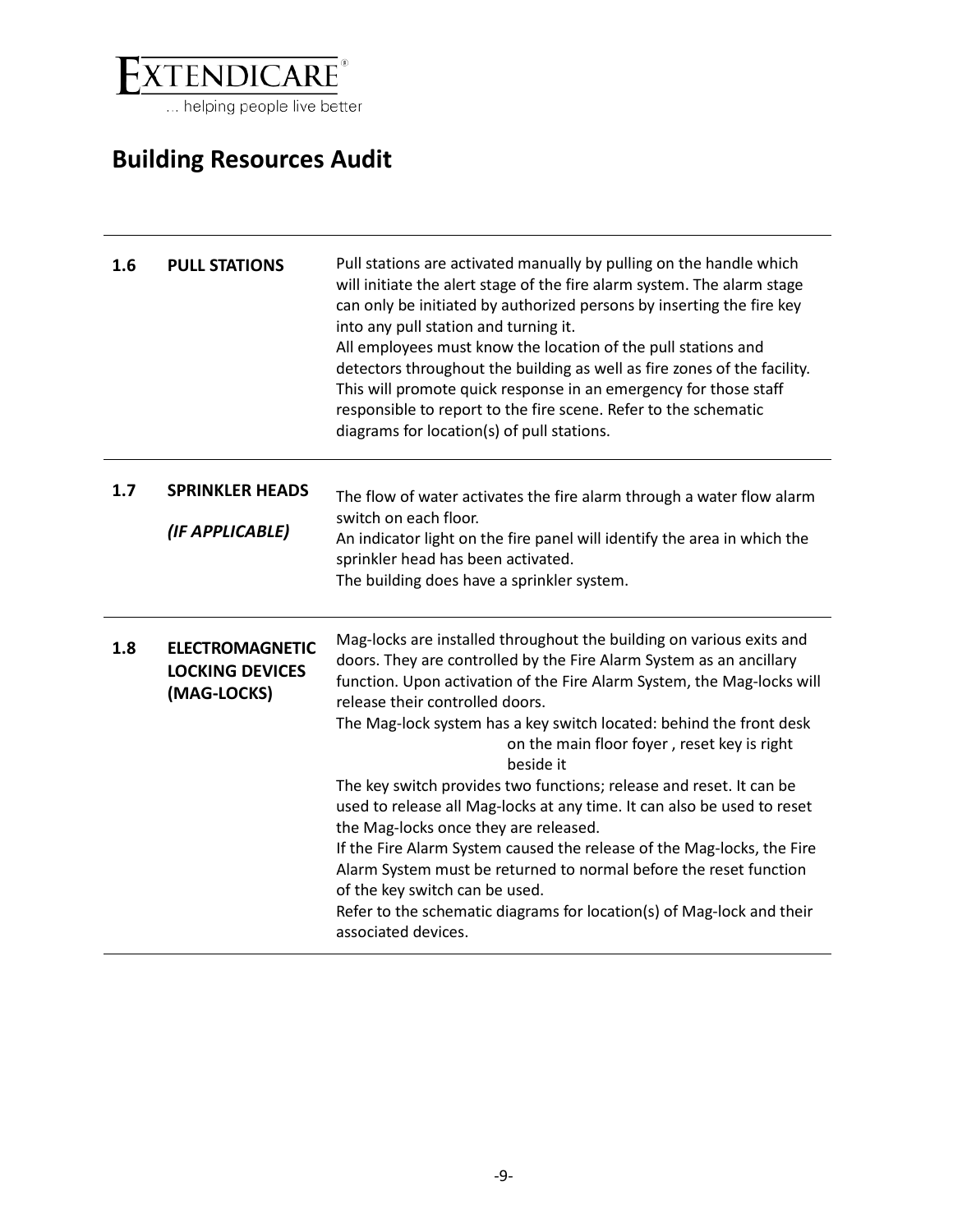

| 1.10 | <b>TROUBLE ALARM</b>                     | A trouble alarm indicates a trouble situation in the fire alarm system.<br>When the trouble alarm activates, a buzzer will sound at the<br>annunciator panel and a light on the annunciator panel will flash under<br>Trouble Alarm.                                                                                                                                                                                                                                                                                                                                                                                                                                                                                                                                                                                                                                                                                  |
|------|------------------------------------------|-----------------------------------------------------------------------------------------------------------------------------------------------------------------------------------------------------------------------------------------------------------------------------------------------------------------------------------------------------------------------------------------------------------------------------------------------------------------------------------------------------------------------------------------------------------------------------------------------------------------------------------------------------------------------------------------------------------------------------------------------------------------------------------------------------------------------------------------------------------------------------------------------------------------------|
| 1.11 | <b>SUPERVISORY</b><br><b>ALARM</b>       | A supervisory alarm indicates a change in a supervised portion of the<br>fire alarm system. When the supervisory alarm activates, a buzzer will<br>sound at the annunciator panel and a light on the annunciator panel<br>will flash under Supervisory Alarm.                                                                                                                                                                                                                                                                                                                                                                                                                                                                                                                                                                                                                                                         |
| 1.12 | <b>OPERATION OF</b><br><b>THE SYSTEM</b> | Activation of heat and smoke detectors, pull stations and sprinkler<br>systems will automatically initiate the following events:<br>Fire alarm bells will ring once every three seconds (alert stage);<br>a)<br>The LED annunciator in the Fire Control Panel and the remote<br>b)<br>annunciator panels indicate the zone of initiation;<br>A manual Alarm stage activation will be required to cause the fire<br>C)<br>alarm bells to sound in alarm mode;<br>Fire alarm bells will continue to sound during the alert or alarm<br>d)<br>stage until manually silenced;<br>e) Ventilation systems will shut down;<br>Hold open devices on doors will be released upon initiation of the<br>f)<br>alert stage of the fire alarm;<br>Signal is sent directly to the monitoring station; and,<br>g)<br>Doors with magnetic locking devices are released upon initiation of<br>h)<br>the alarm stage of the fire alarm. |
| 2.0  | <b>BOILER ROOM</b>                       | Building is heated by: natural gas, hot water boiler system, radiant<br>heating<br>Location of boiler room: top floor, above the third floor, AKA<br>penthouse                                                                                                                                                                                                                                                                                                                                                                                                                                                                                                                                                                                                                                                                                                                                                        |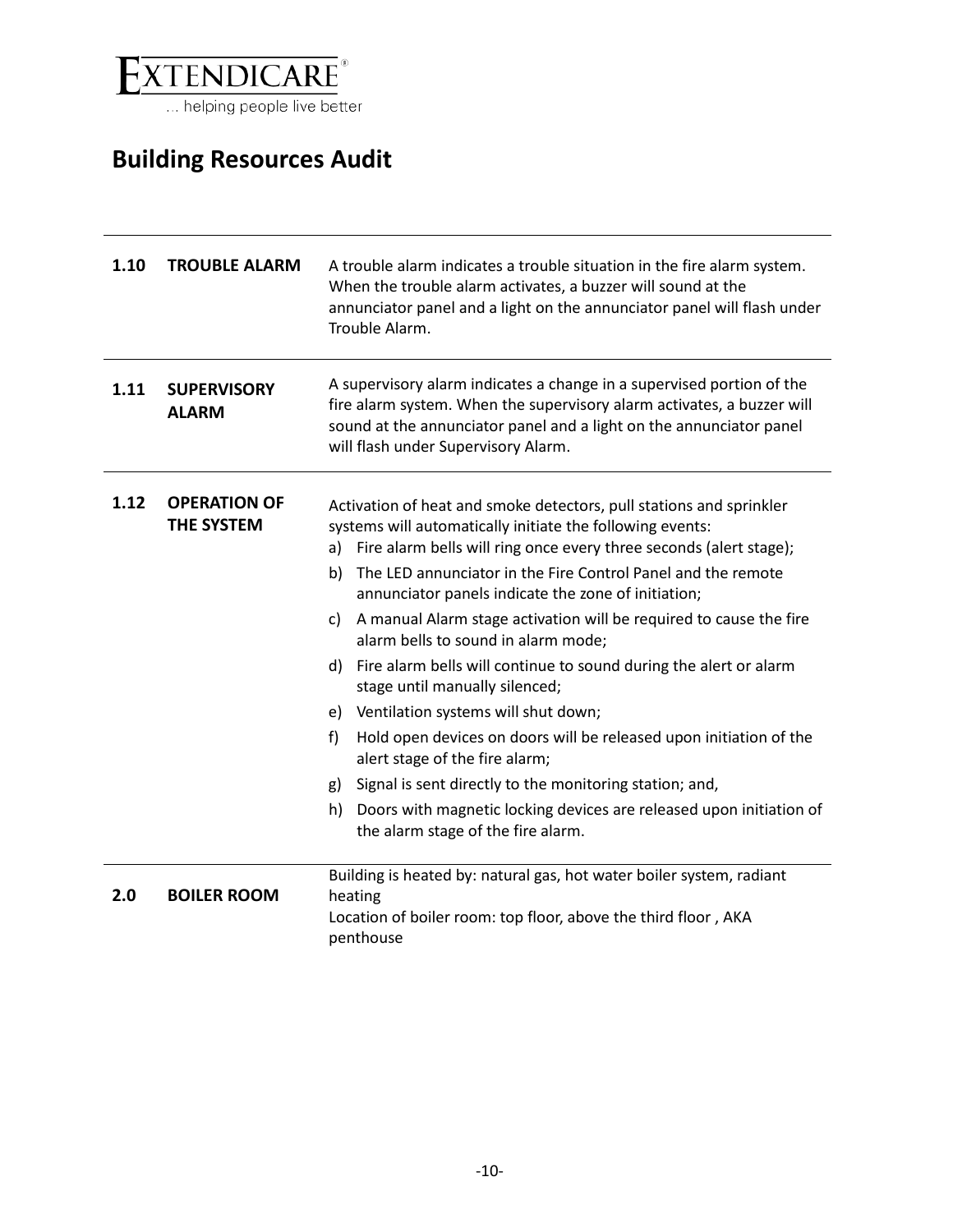

| 3.0 | <b>EXITS</b>                                      | Location of all exit signs in the building:<br>The illuminated exit signs are located at all exterior exits and in<br>hallway across from the main kitchen on the service level, and by<br>management exit door at bottom of birch/cedar staff stairwell on the<br>service level and in the front celebration room to the left of the room<br>and in the staff stair well on the apple-drift side<br>Refer to schematic diagram for all exits. |
|-----|---------------------------------------------------|------------------------------------------------------------------------------------------------------------------------------------------------------------------------------------------------------------------------------------------------------------------------------------------------------------------------------------------------------------------------------------------------------------------------------------------------|
| 4.0 | <b>FIRE</b><br><b>DEPARTMENT</b><br><b>ACCESS</b> | The access route for the fire department is: front foyer on the main<br>level on the north side of the building<br>The primary fire department entrance is: same as above<br>Refer to schematic diagram for fire department access route(s).                                                                                                                                                                                                   |
| 5.0 | <b>PORTABLE FIRE</b><br><b>EXTINGUISHERS</b>      | Fire extinguishers are located throughout the facility. The facility is<br>equipped with:<br><b>ABC fire Extinguishers</b><br>The kitchen is equipped with:<br>6L wet chemical type "K" Fire Extinguishers<br>Refer to schematic diagram for location(s) of portable fire<br>extinguishers.                                                                                                                                                    |
| 6.0 | <b>STANDPIPE AND</b><br><b>HOSE SYSTEM</b>        | A standpipe and hose system is provided in the building. The standpipe<br>and hose system is supplied from a 4" riser. The riser isolation valve is<br>located: in the ceiling on Apple One, at the end of the 1-14 hallway<br>inside the building, North Hallway                                                                                                                                                                              |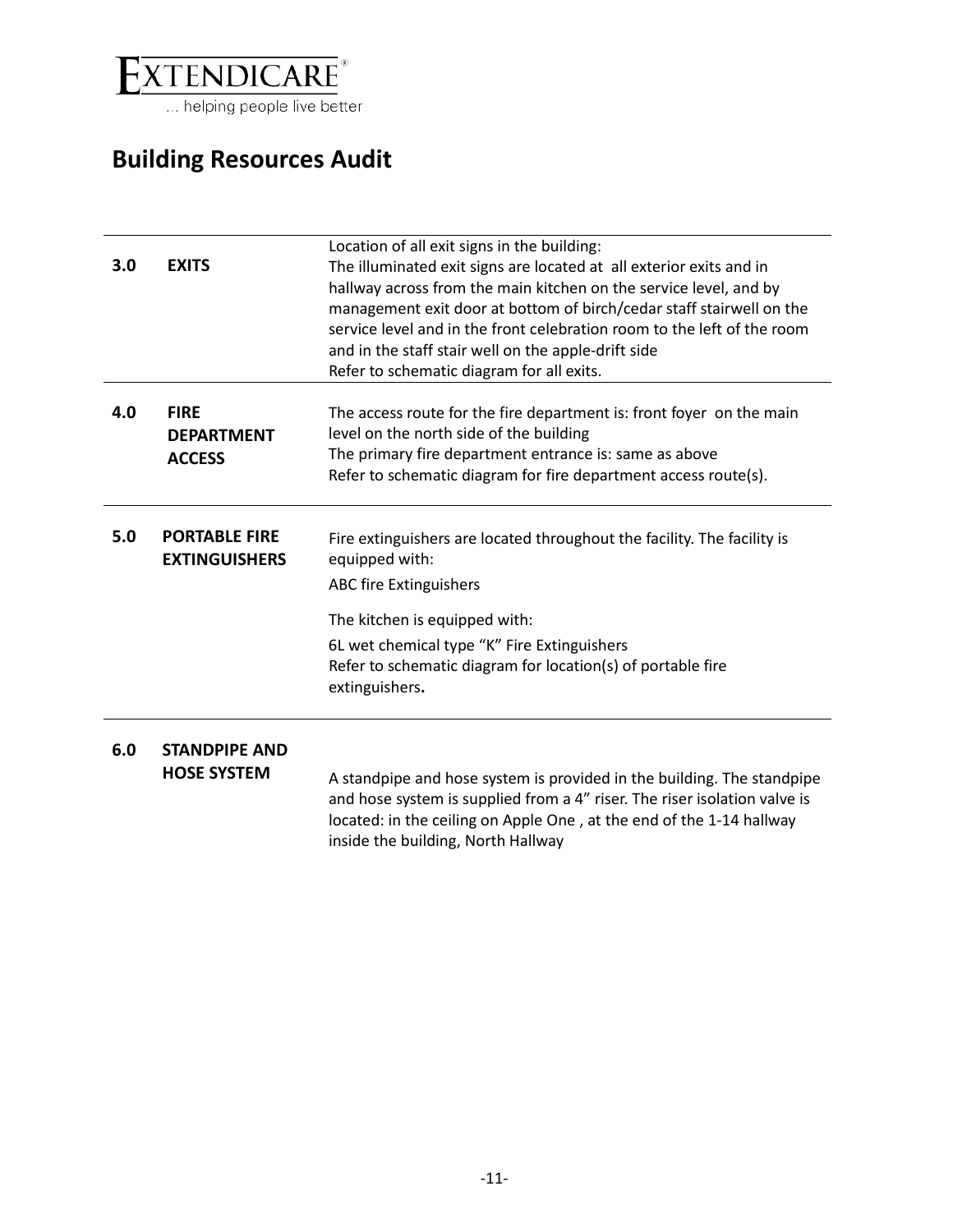

| 7.0  | <b>EMERGENCY</b><br><b>LIGHTING</b>                                | Remote emergency lighting heads are located throughout the facility.<br>Remote heads are powered by battery packs. The duration of<br>emergency lighting is one hour. Refer to schematic diagram for<br>location(s) of emergency lighting.                                                                                                                                                                                                                                                                                                                                                                                                                                                                             |
|------|--------------------------------------------------------------------|------------------------------------------------------------------------------------------------------------------------------------------------------------------------------------------------------------------------------------------------------------------------------------------------------------------------------------------------------------------------------------------------------------------------------------------------------------------------------------------------------------------------------------------------------------------------------------------------------------------------------------------------------------------------------------------------------------------------|
| 8.0  | <b>KITCHEN HOOD</b><br><b>SUPPRESSION</b><br><b>SYSTEMS (KHSS)</b> | A wet chemical KHSS is provided in the kitchen. A manual release for<br>the KHSS is located in the kitchen near the suppression system. Refer<br>to schematic diagram for KHSS location(s).                                                                                                                                                                                                                                                                                                                                                                                                                                                                                                                            |
| 9.0  | <b>STAND-BY</b><br><b>GENERATOR</b>                                | In the event of power failure, the facility is equipped with a stand-by<br>generator.<br>The stand-by generator is located: on the service level, across from<br>the main kitchen on the south side of the building (inside the bldg.)<br>Refer to schematic diagram for location(s) of the stand-by generator.<br>In the event of power failure, the facility is equipped with a stand-by<br>generator that powers all life safety systems (i.e. fire alarm system,<br>nurse call system, door security, resident elopement control system,<br>emergency lighting, exit lights and elevator(s).<br>8 hours of run time of fuel is maintained on site at all times. Refill is<br>done via McDougall Fuels 705-949-6202 |
| 10.0 | <b>KEY LOCK BOX</b>                                                | There is a key lock box located: outside of all exterior fire exit doors<br>which then gives them access to a master key on the inside of that<br>door<br>The Charge Nurse will have the Mag-lock key switch, second stage<br>activation key for the fire alarm system and the elevator and a set<br>will be in the emergency disaster box in front foyer                                                                                                                                                                                                                                                                                                                                                              |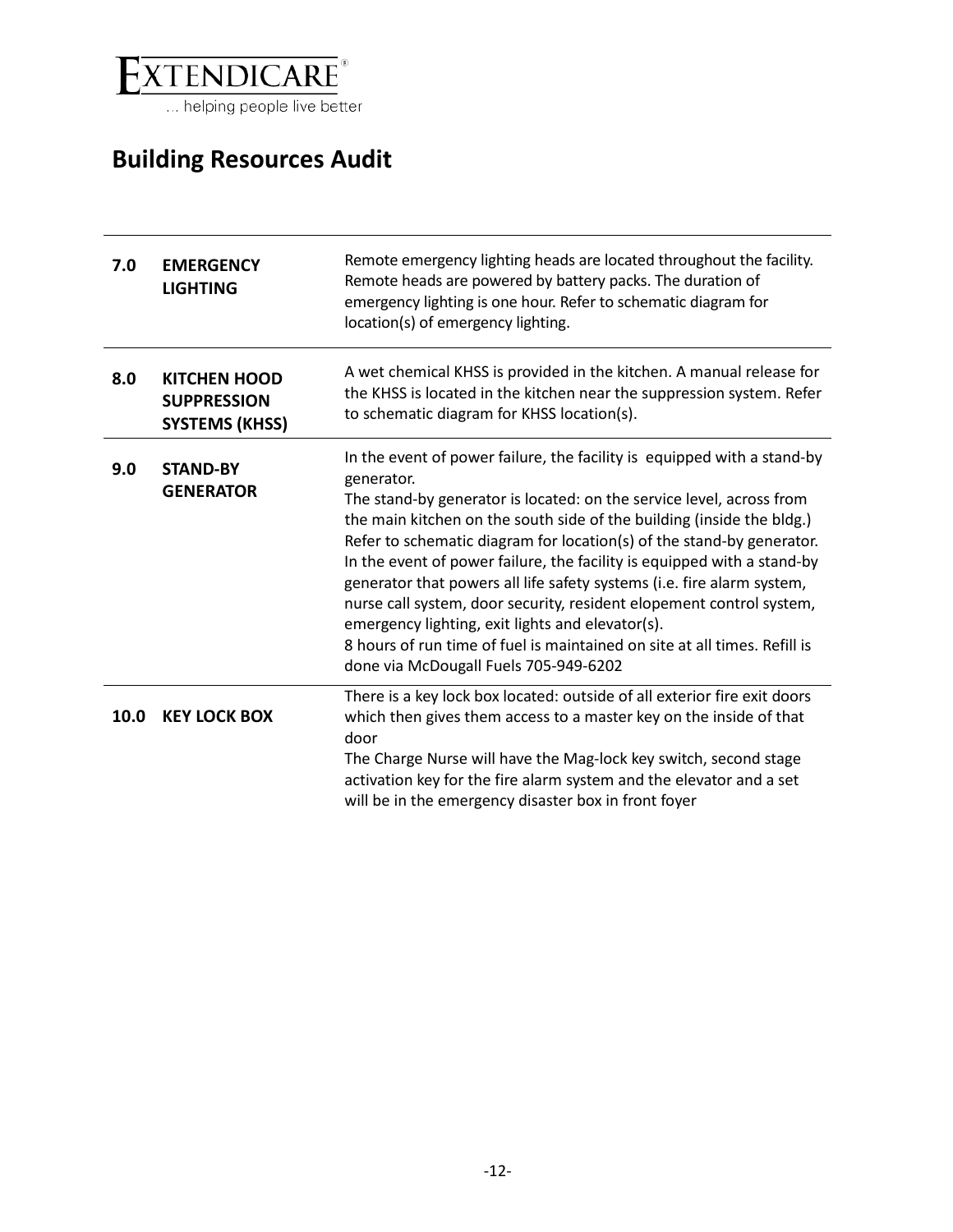

<span id="page-12-1"></span>

# <span id="page-12-0"></span>Emergency Procedures For Residents **SECTION 5.0**

### **PROCEDURE**

### **WHEN YOU HEAR THE FIRE ALARM**

| <b>ALL RESIDENTS</b>                                                     | 1.<br>2.<br>3.<br>4.<br>5. | Stay calm.<br>Remain in your room with the door closed.<br>Turn off all non-medical equipment in the room.<br>Follow instructions given by employees and volunteers.<br>If you are away from your room, go with an employee to a<br>designated safe location. |
|--------------------------------------------------------------------------|----------------------------|---------------------------------------------------------------------------------------------------------------------------------------------------------------------------------------------------------------------------------------------------------------|
| <b>WHEELCHAIR</b><br><b>RESIDENTS</b>                                    | 1.                         | Travel along the right hand side of the hallway, close to the wall so<br>that the corridor is not blocked. Go with an employee to a<br>designated safe location.                                                                                              |
| <b>IF THE FIRE IS IN</b><br><b>YOUR</b><br><b>ROOM/AREA</b>              | $\mathbf{1}$ .<br>2.<br>3. | Leave the room/area immediately and close the door if possible.<br>Call for help and notify employees and other residents.<br>If able, pull the fire alarm at the pull station.                                                                               |
| <b>IF THE FIRE IS NOT</b><br><b>IN YOUR</b><br><b>ROOM/AREA</b>          | $\mathbf{1}$ .             | Remain in your room with the door closed and wait for an<br>employee to assist you.                                                                                                                                                                           |
| <b>IF SMOKE IS</b><br><b>COMING</b><br><b>THROUGH THE</b><br><b>DOOR</b> | $\mathbf{1}$ .<br>2.       | Place a wet towel at the bottom of the door to keep out smoke.<br>Attempt to notify staff of your location. Wait for help to arrive.                                                                                                                          |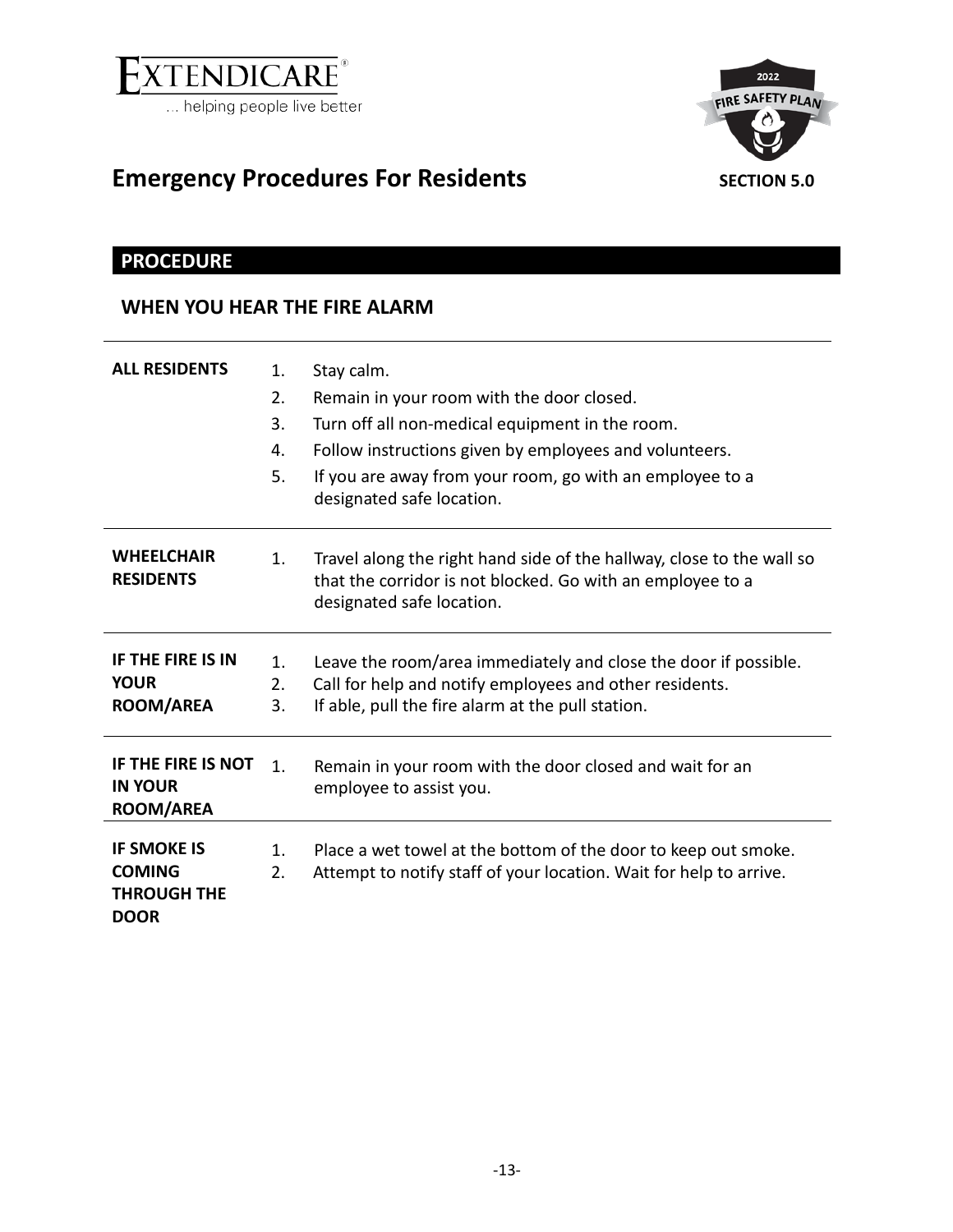

<span id="page-13-1"></span>2022 **FIRE SAFETY PLAN** 

### <span id="page-13-0"></span>**Emergency Procedures Sign <b>SECTION 5.1** SECTION 5.1



# **IN CASE OF FIRE**

# **UPON DISCOVERY OF FIRE**

- Leave the fire area immediately.
- Close all doors behind you. Alert staff and occupants.
- Activate the fire alarm system. Use the pull station.
- Call 9-1-1 (from a safe location) to request fire/rescue services.
- Use exit(s) to leave the building.
- Do not use elevators.

# **UPON HEARING ALARM**

- If intermittent signal (1st stage) stand by and prepare to leave the building.
- If continuous signal (2nd stage) leave the building via the nearest exit. Close all doors behind you.

# **CAUTION**

• If smoke is heavy in the corridor it may be safer to stay in your area. Close door and place a wet towel at base of door.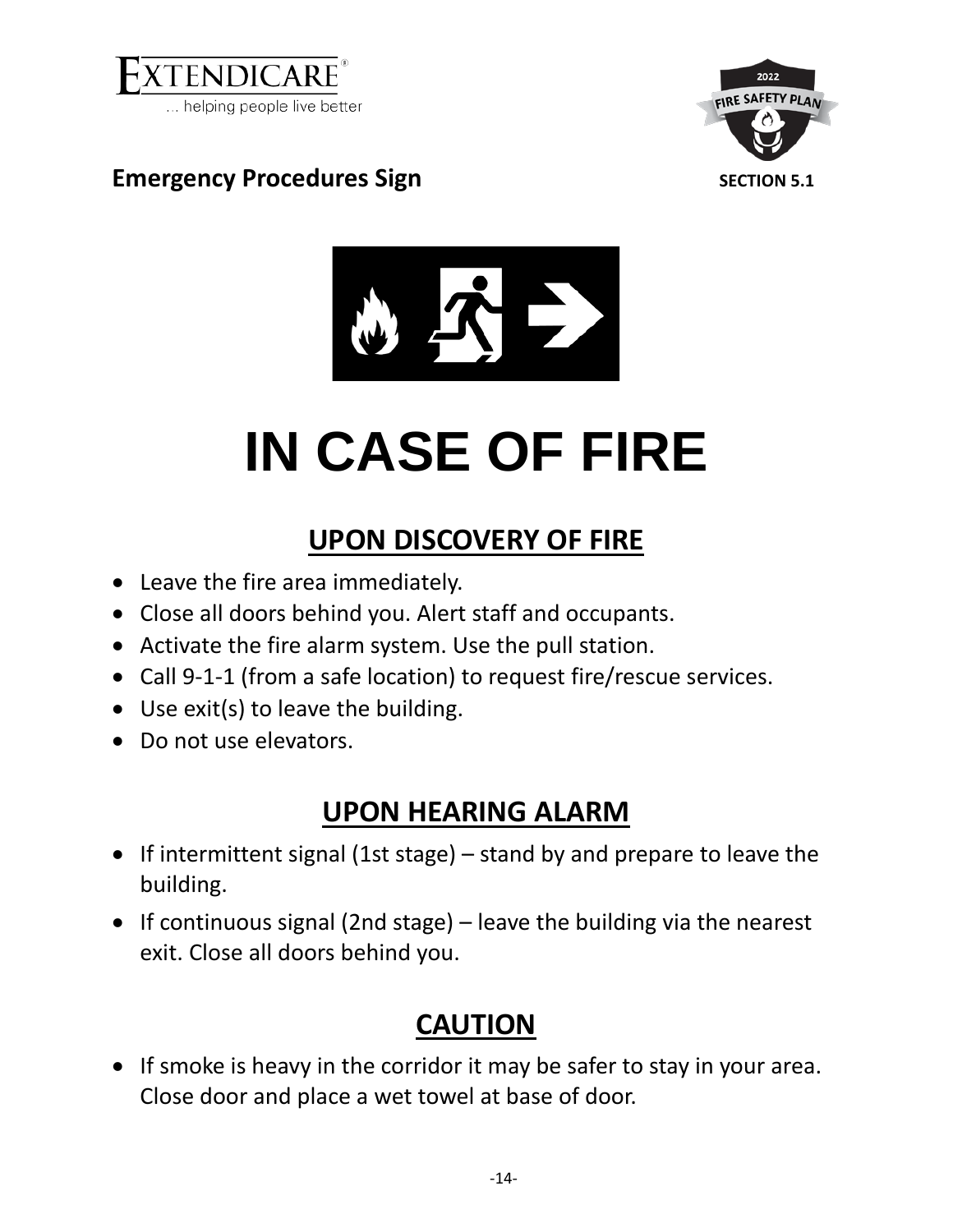

# **Emergency Procedures Sign**

• If you encounter smoke in stairway, use alternative exit or find refuge in nearest suite.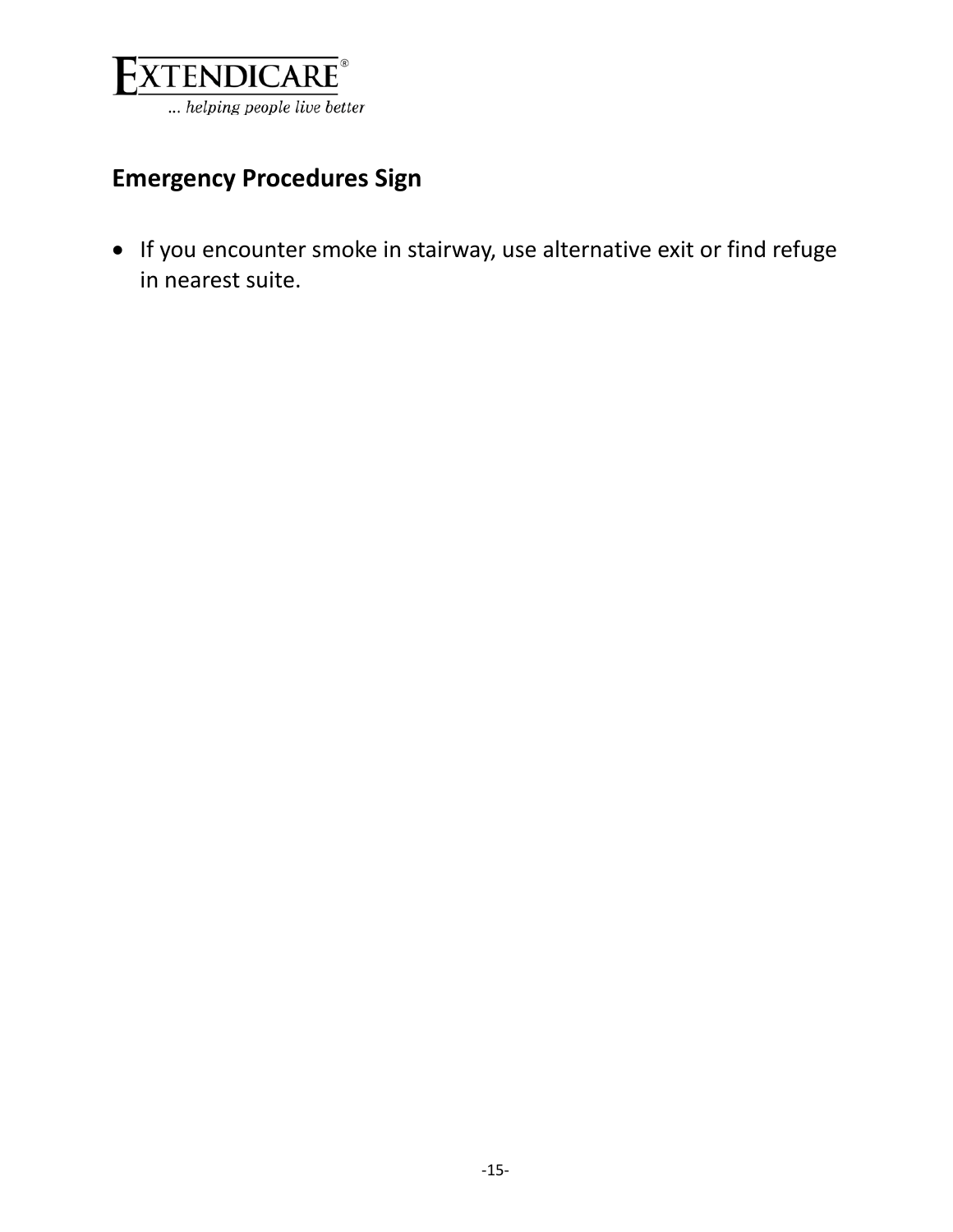

<span id="page-15-1"></span>

# <span id="page-15-0"></span>Emergency Procedures For All Employees SECTION 6.0

| <b>SUMMARY</b>      |                                                    | Employees must respond immediately to any fire emergency<br>following the procedures listed below. Employees must understand<br>and be able to implement all procedures for fire emergencies.<br>The procedures must be permanently posted by each manual pull<br>station.                                                                                                                                                                                                                                                                                                                                                                                                                                                                                                                                                                                                                                                                                                                                                                                                                                                                                                                                                                                                                                                                                                                                   |
|---------------------|----------------------------------------------------|--------------------------------------------------------------------------------------------------------------------------------------------------------------------------------------------------------------------------------------------------------------------------------------------------------------------------------------------------------------------------------------------------------------------------------------------------------------------------------------------------------------------------------------------------------------------------------------------------------------------------------------------------------------------------------------------------------------------------------------------------------------------------------------------------------------------------------------------------------------------------------------------------------------------------------------------------------------------------------------------------------------------------------------------------------------------------------------------------------------------------------------------------------------------------------------------------------------------------------------------------------------------------------------------------------------------------------------------------------------------------------------------------------------|
| 1.0<br><b>ALARM</b> | <b>SOUNDING OF FIRE</b>                            | All employees in the home are expected to respond immediately<br>when the fire alarm sounds.                                                                                                                                                                                                                                                                                                                                                                                                                                                                                                                                                                                                                                                                                                                                                                                                                                                                                                                                                                                                                                                                                                                                                                                                                                                                                                                 |
| 2.0                 | <b>RESPONSIBILITIES OF</b><br><b>ALL EMPLOYEES</b> | All employees must immediately proceed to assigned area<br>1.<br>Listen for an announcement of where the fire site is located<br>2.<br>while proceeding to the nearest annunciator panel.<br>Employees who are not assigned to the fire scene must return<br>3.<br>to their assigned work area unless they are at the site of the fire<br>or in a resident's room. In these situations, all employees are<br>under the direction of the charge nurse and must stay at the<br>site of the fire carrying out duties that are assigned to them.<br>Employees proceeding to the fire site or to their work area are<br>4.<br>to move quickly, but cautiously, approaching stairwells and<br>smoke barrier doors with caution.<br>5. Check all doors before opening and look through the window (if<br>possible) for signs of a fire. If the door has no window, place the<br>back of your hand on the door at the top and feel for heat<br>and/or look for smoke at the base.<br>Proceed only if the way is free and clear of fire and smoke. If<br>6.<br>there are signs of smoke and/or fire, proceed to another<br>stairwell and repeat the checks for safety. Never use elevators.<br>If it is unsafe to return to your work area, report to the $1st$ floor<br>7.<br>celebration room<br>8.<br>Do not resume normal duties until the Incident Manager has<br>called an end to the fire emergency situation. |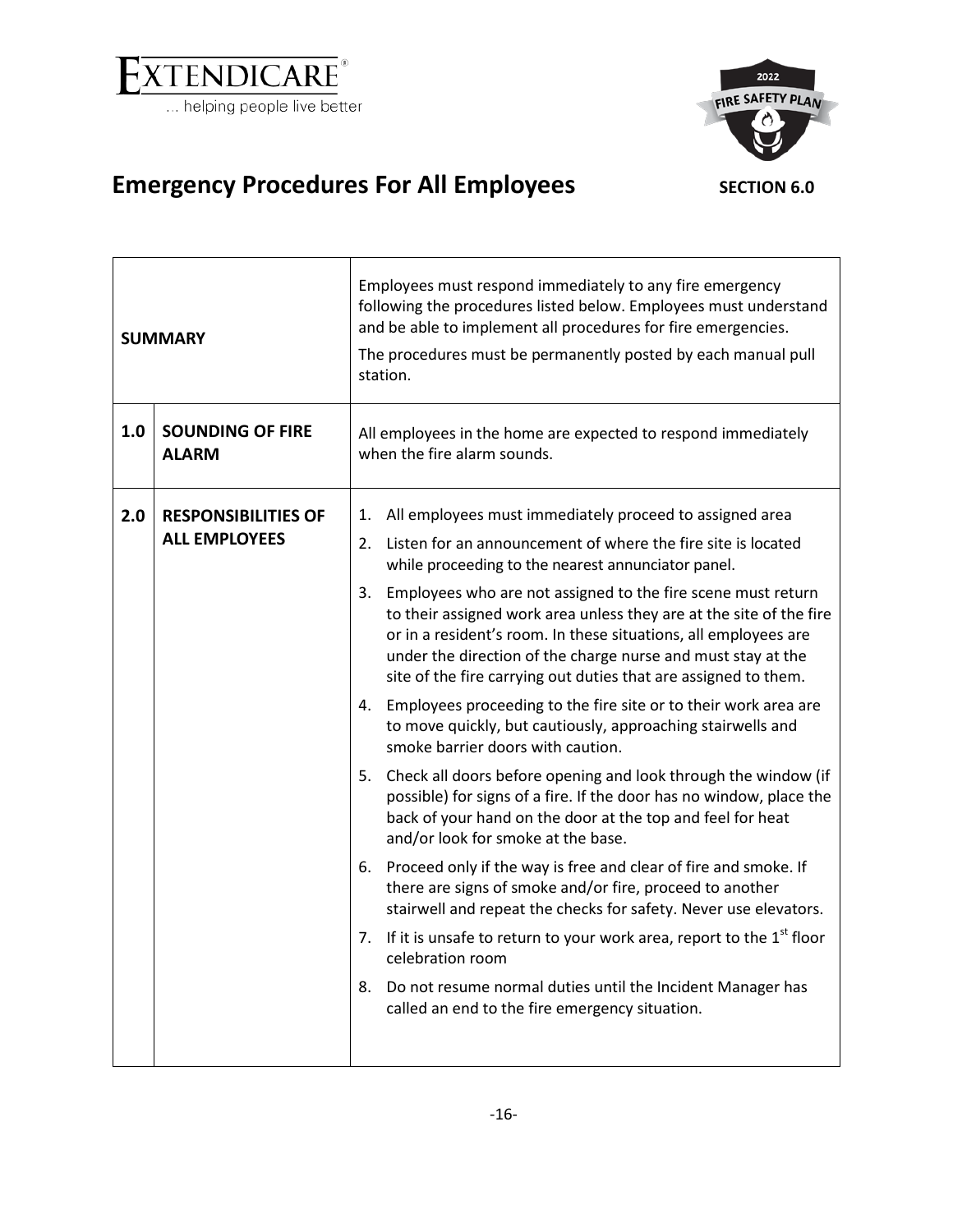

 $\mathsf{r}$ 

# **Emergency Procedures For All Employees**

| 3.0 | <b>RESPONSIBILITIES OF</b><br><b>DEPARTMENT HEADS</b><br><b>(EXCEPT OFFICE</b><br><b>COORDINATOR),</b><br><b>DESIGNATED</b><br><b>DEPARTMENTAL STAFF,</b><br><b>MAINTENANCE STAFF AND</b><br><b>ANY OTHER PERSONNEL</b> | Go to the fire scene to assist as directed by the IMS leader<br>1.<br>(formerly known as the fire marshal).<br>Resume normal duties only after "Code Red - All Clear" is<br>2.<br>announced. |
|-----|-------------------------------------------------------------------------------------------------------------------------------------------------------------------------------------------------------------------------|----------------------------------------------------------------------------------------------------------------------------------------------------------------------------------------------|
|-----|-------------------------------------------------------------------------------------------------------------------------------------------------------------------------------------------------------------------------|----------------------------------------------------------------------------------------------------------------------------------------------------------------------------------------------|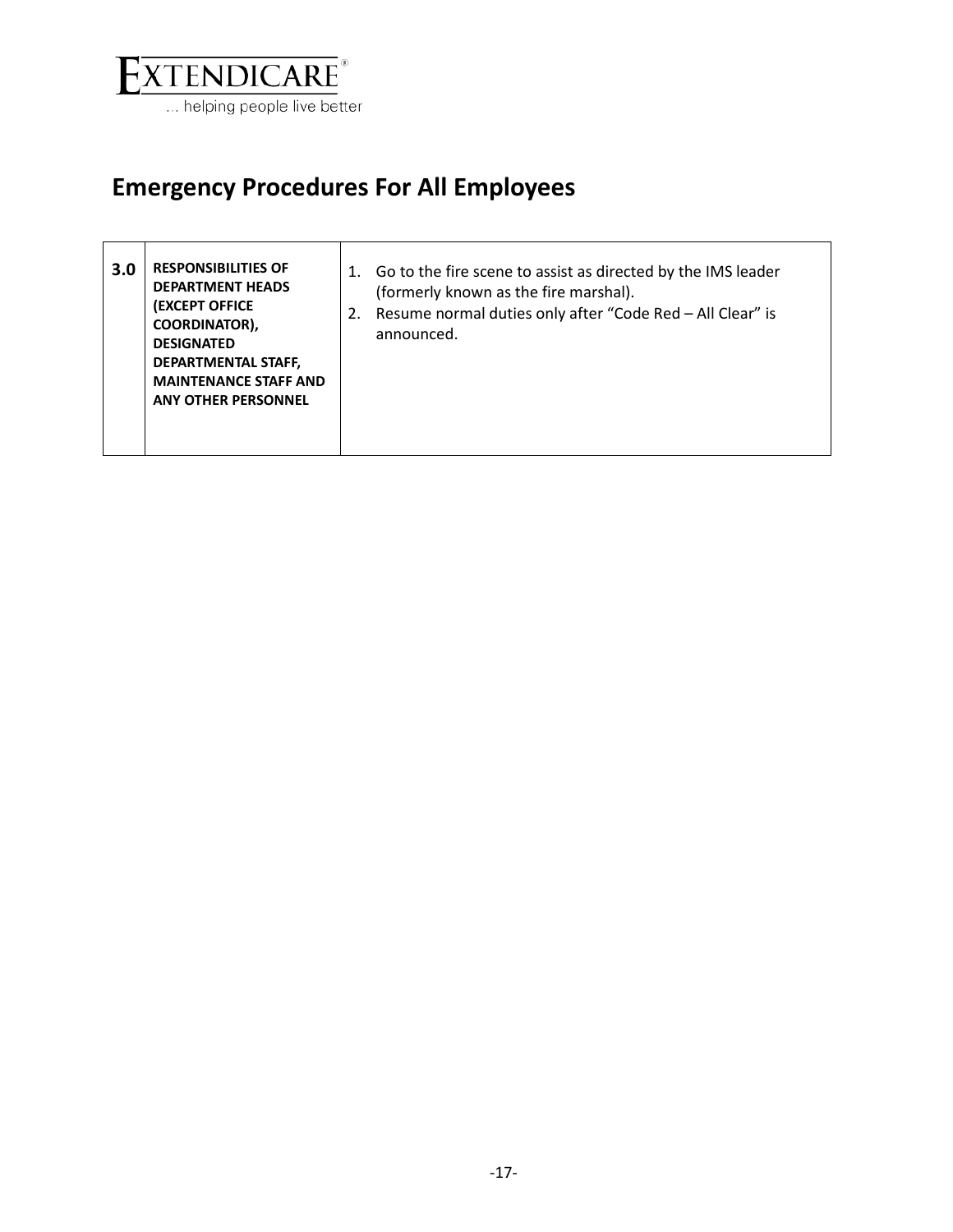

<span id="page-17-1"></span>

### <span id="page-17-0"></span>Emergency Procedure for First Responders SECTION 6.1

| <b>SUMMARY</b> | Employees must respond immediately to any fire emergency<br>following the procedures listed below. Employees must understand<br>and be able to implement all procedures for fire emergencies. |
|----------------|-----------------------------------------------------------------------------------------------------------------------------------------------------------------------------------------------|
|                | The procedures must be permanently posted by each manual pull<br>station.                                                                                                                     |

### **PROCEDURE**

### **DISCOVERY OF FIRE OR SMOKE**

| <b>FIRST RESPONDER</b> | 1. | Ensure that the <b>R-E-A-C-T</b> sequence is initiated:                                                                                             |
|------------------------|----|-----------------------------------------------------------------------------------------------------------------------------------------------------|
|                        | R  | Remove endangered people from immediate danger (evacuate).                                                                                          |
|                        | E  | Ensure room doors and windows are closed.                                                                                                           |
|                        | A  | Activate fire alarm pull station closest to the site of the fire. Activate the<br>second stage of the fire alarm system if evacuation is necessary. |
|                        | C  | Call 911 and say:                                                                                                                                   |
|                        |    | "There is a fire at FJ Davey Home located in: Name Exact Location of Fire<br>Including Floor, Home Area and Room Number                             |
|                        |    | Try to confine/contain/extinguish fire, if possible, without undue risk using<br>the nearest fire extinguisher.                                     |
|                        |    | Note: Place wet towels, sheets, blankets, pillows or other confining                                                                                |

*materials at the bottom of the closed door to the room with the fire, to restrict rapid transfer of smoke to the rest of the area.*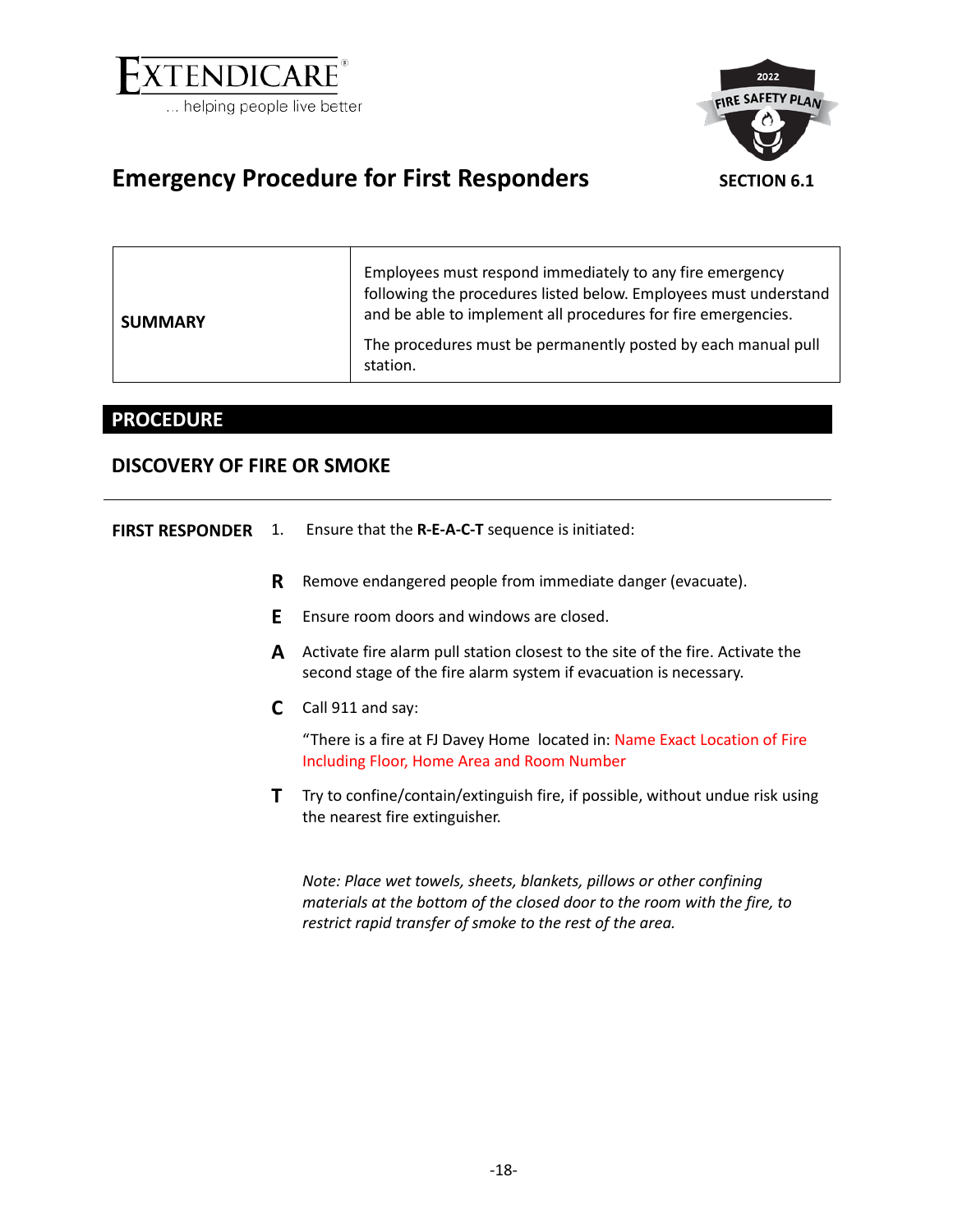



## **Emergency Procedures for First Responders**

| <b>OTHER</b>     | 1. | Stop all normal activities.                                                                                                                                                               |
|------------------|----|-------------------------------------------------------------------------------------------------------------------------------------------------------------------------------------------|
| <b>EMPLOYEES</b> | 2. | Assist the first responder. Take supplies (i.e. fire extinguisher) to the fire<br>site.                                                                                                   |
|                  | 3. | If the fire cannot be extinguished, close the door and place wet materials<br>under the door to restrict the rapid transfer of smoke to the rest of the<br>home.                          |
|                  | 4. | At all times, take direction from the Fire Marshall and/or IMS Leaders for<br>evacuation procedures.                                                                                      |
|                  | 5. | Once all residents have been evacuated from the fire site, begin the team<br>and chain evacuation procedure.                                                                              |
|                  | 6. | Move residents and visitors towards area of refuge ensuring that they are<br>not exposed to smoke and/or blocking evacuation routes.                                                      |
|                  | 7. | Check and evacuate all rooms and ensure that all:<br>Oxygen concentrators are turned off,<br>a.<br>Windows and doors are closed, and<br>b.<br>Rooms that are evacuated are flagged.<br>c. |

### **SOUNDING OF THE FIRE ALARM**

**EVERYONE** 1. Any person (staff, residents, volunteers, visitors, service providers) in the home is expected to respond immediately when the fire alarm sounds.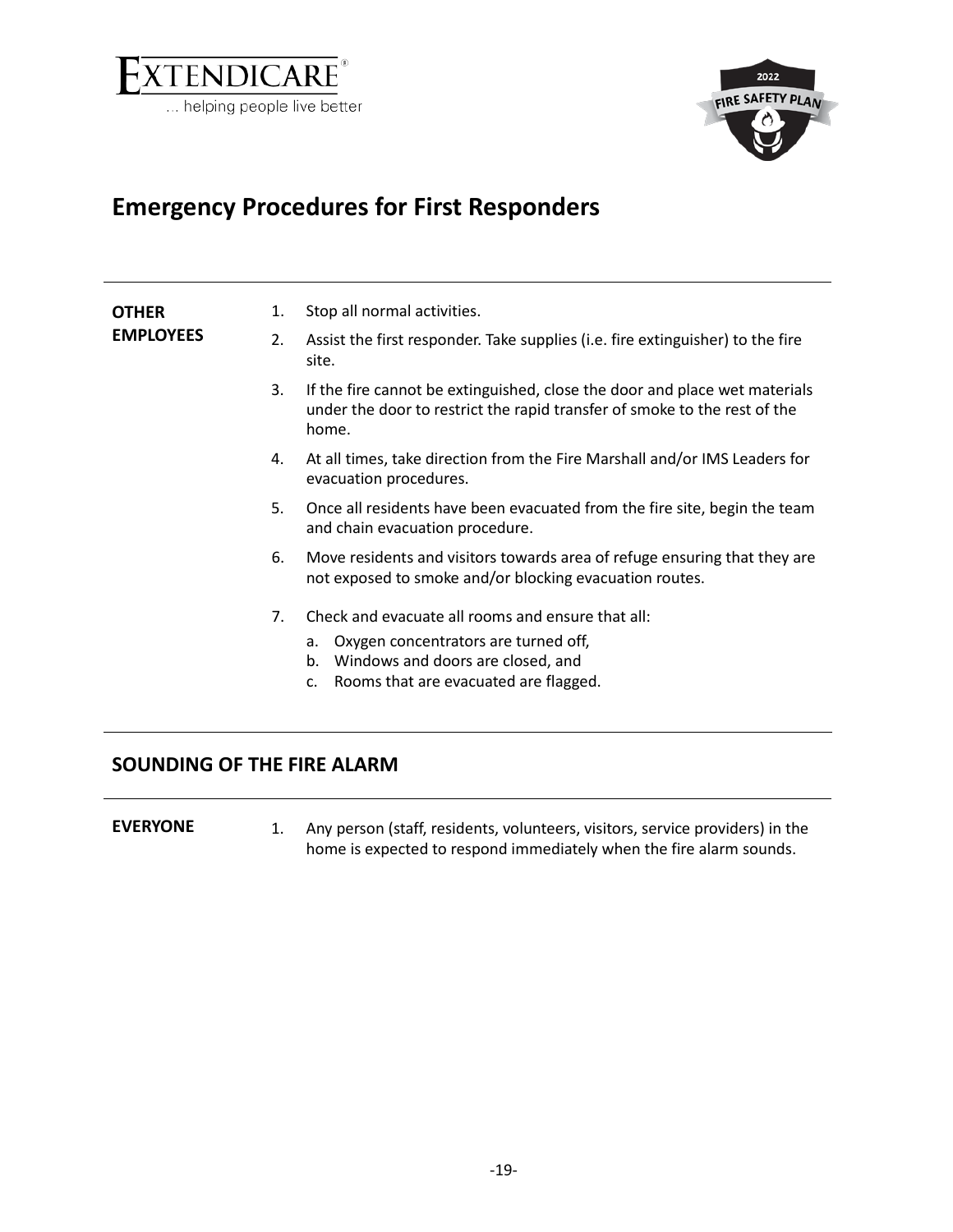

<span id="page-19-1"></span>

# <span id="page-19-0"></span>Emergency Procedures For Fire Marshall **SECTION** 6.2

### **PROCEDURE**

|                                |    | Upon hearing the fire alarm, the Incident Manager / Fire Marshall must immediately:                                                                 |  |  |  |  |
|--------------------------------|----|-----------------------------------------------------------------------------------------------------------------------------------------------------|--|--|--|--|
| INCIDENT<br><b>MANAGER</b> /   |    | 1. Proceed to the nearest annunciator panel and read the fire location.                                                                             |  |  |  |  |
| <b>FIRE</b><br><b>MARSHALL</b> | 2. | Acknowledge the fire alarm by pushing the button under the flashing light on<br>the fire alarm control panel.                                       |  |  |  |  |
| OR<br><b>DESIGNATE</b>         |    | 3. If the first to the main panel, announce or arrange to have announced (repeat<br>three times):                                                   |  |  |  |  |
|                                |    | <b>CODE RED - (SPECIFY LOCATION OF FIRE SITE)</b>                                                                                                   |  |  |  |  |
|                                |    | 4. Put on the orange vest located adjacent to the main fire alarm panel. Collect the<br>clipboard with the Resident list                            |  |  |  |  |
|                                |    | 5. If a resident Next of Kin list is required, the - charge nurse is to print off                                                                   |  |  |  |  |
|                                |    | 6. The elevators automatically lower themselves to the service level and turn off<br>when a fire alarm is activated.                                |  |  |  |  |
|                                |    | 7. Proceed to the fire site if safe to do so and assume control of the situation:                                                                   |  |  |  |  |
|                                |    | a. Ensure all persons in immediate danger are rescued,                                                                                              |  |  |  |  |
|                                |    | Direct evacuation procedures as required, call manager on call, work with<br>b.<br>senior managers                                                  |  |  |  |  |
|                                |    | Communicate with others by sending an employee as a runner, and<br>c.                                                                               |  |  |  |  |
|                                |    | Liaise with fire department upon arrival as to the conditions at the fire site<br>d.<br>and the actions that have been taken.                       |  |  |  |  |
|                                |    | Ensure alarm is placed in evacuation mode<br>e.                                                                                                     |  |  |  |  |
|                                | 8. | Determine in consultation with fire department if employees must:                                                                                   |  |  |  |  |
|                                |    | Continue evacuation preparations, or<br>a.                                                                                                          |  |  |  |  |
|                                |    | Resume work with limited duties while remaining vigilant.<br>b.                                                                                     |  |  |  |  |
|                                |    | If a false alarm, Call ATS at 705-949-7997 to advise / Or ATS will call the<br>$\mathsf{C}$ .<br>facility                                           |  |  |  |  |
|                                |    | 9. Direct activities of the Emergency Operations Centre (formerly known as the<br>Command Centre) and Area of Refuge.                               |  |  |  |  |
|                                |    | 10. Determine in consultation with the fire department when the home is safe from<br>fire and announce or arrange to announce (repeat three times): |  |  |  |  |
|                                |    | <b>CODE RED - ALL CLEAR</b>                                                                                                                         |  |  |  |  |
|                                |    | 11. Direct or take fire department personnel to annunciator and/or main panel.                                                                      |  |  |  |  |

- Only reset the fire alarm system when advised it is safe to do so.
- 12. Complete required Code Red evaluation forms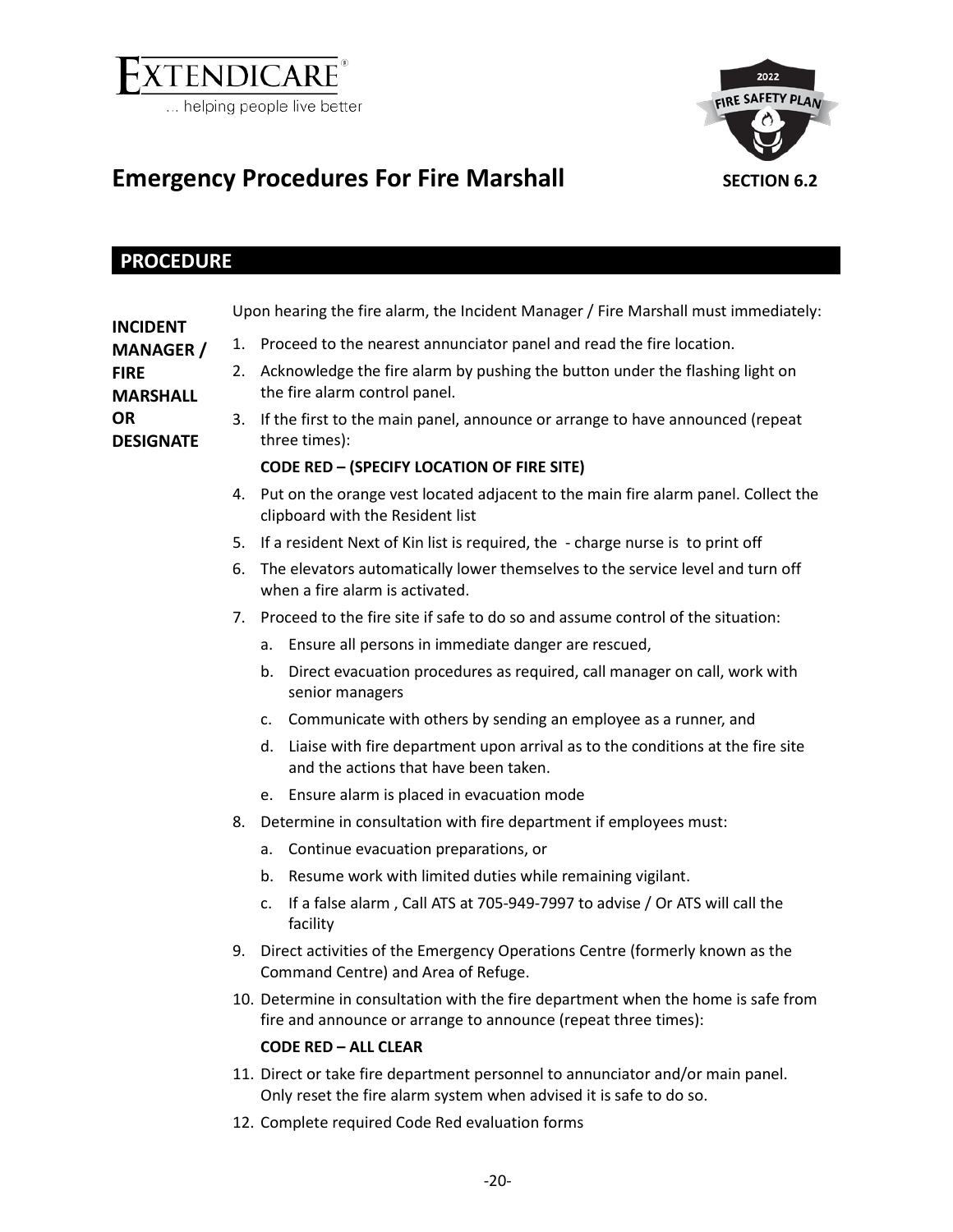

<span id="page-20-1"></span>

### <span id="page-20-0"></span>**Emergency Procedures For Registered Staff** SECTION 6.3

**PROCEDURE**

### **FIRE ALARM PREPARATION**

### **CHARGE NURSE**

**NURSE** 

1. At the beginning of each shift, the Charge Nurse confirms the attendance of "fire scene" HCA or PSWs in their area from a staffing schedule and confirms that staff is aware of their responsibilities in the event of a fire alarm.



### **UPON HEARING THE FIRE ALARM**

- 1. Always proceed to the fire scene in pairs
- 2. Take a fire extinguisher.
- 3. Take a fire blanket

**REGISTERED**  1. During the fire alarm, the RHA Team Leads of the units are responsible for the **STAFF/ CHARGE**  safety of residents and visitors in their home area as well as personnel on their unit.

**DUTIES** 2. In the event of a fire alarm, the unit change nurse should do the following in the order shown:

- a. Proceed immediately to the nurses' station in their designated unit and listen for the announcement over the PA system. (Please note annunciator panels are also located on each RHA)
- 3. Obtain a resident list.
- 4. If the fire is located within their home area, the charge nurse will proceed to the fire location and assume control:
	- a. Ensuring all persons in immediate danger are rescued
	- b. Direct evacuation procedure, as needed
	- c. Maintain control until relieved by a more senior nurse or the IMS leader.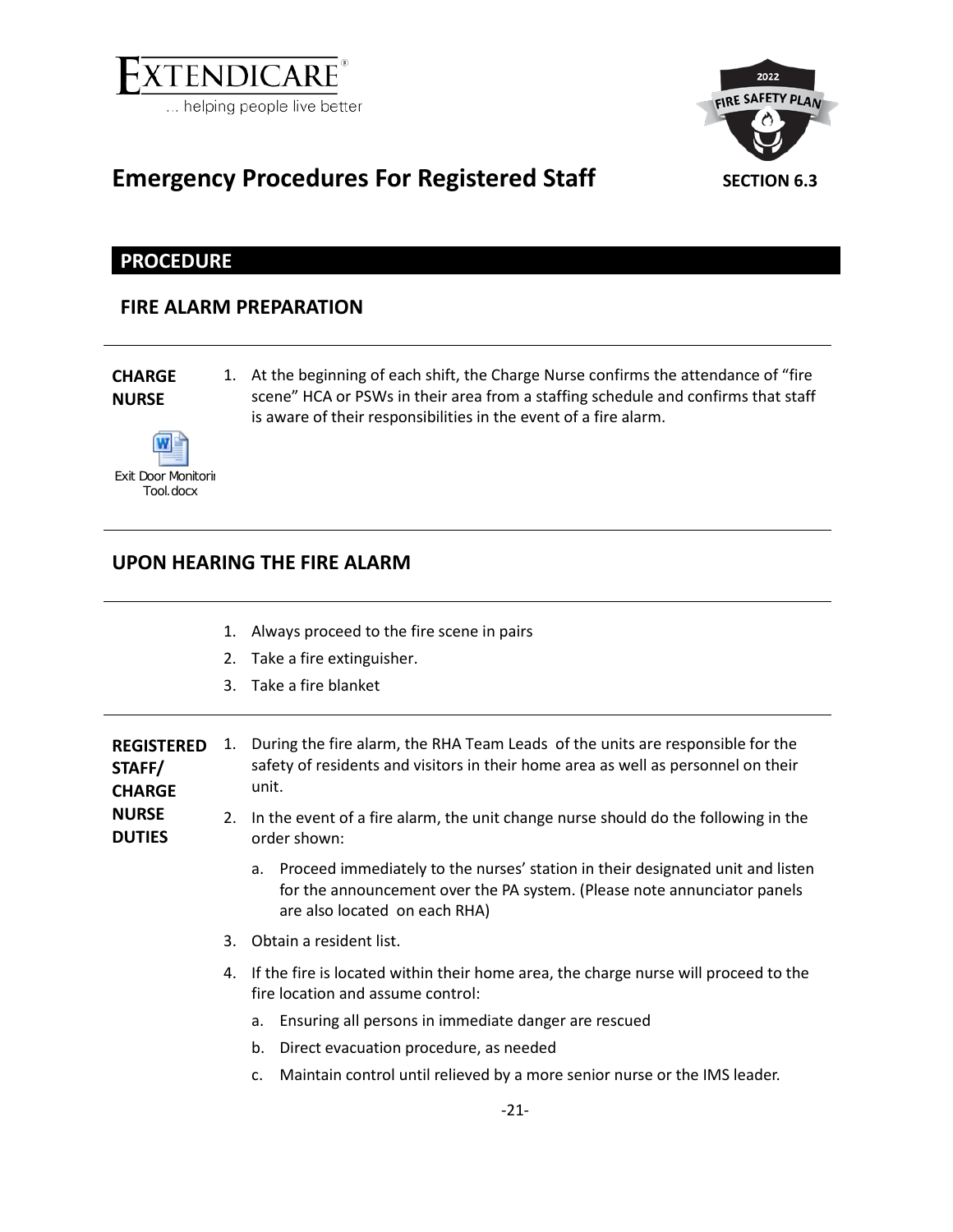



### **Emergency Procedures For Registered Staff**

- 5. If the fire is not located in their home area or unit, charge nurses will ensure staff is responding to the fire alarm appropriately, redirecting as required:
	- a. Ensure staff are remaining in their home area to fulfill their duties (i.e. close fire doors, check all rooms for signs of fire and or smoke, clear hallways, report resident and visitor locations to the IMS leader.
	- b. Account for all residents in the home area and Check the resident sign-out list.
- 6. Turn off all unnecessary equipment.
- 7. If conditions with the unit become unsafe due to smoke, heat or fire:
	- a. Initiate evacuation of unit
	- b. Notify IMS leader of the decision to evacuate, the route to be taken and the intended destination.
- 8. When "Code Red All Clear' has been announced three times, and staff return to the work area, check that all unused fire extinguishers and fire blankets are replaced.
- 9. Complete Fire Drill Report and send to Administrator.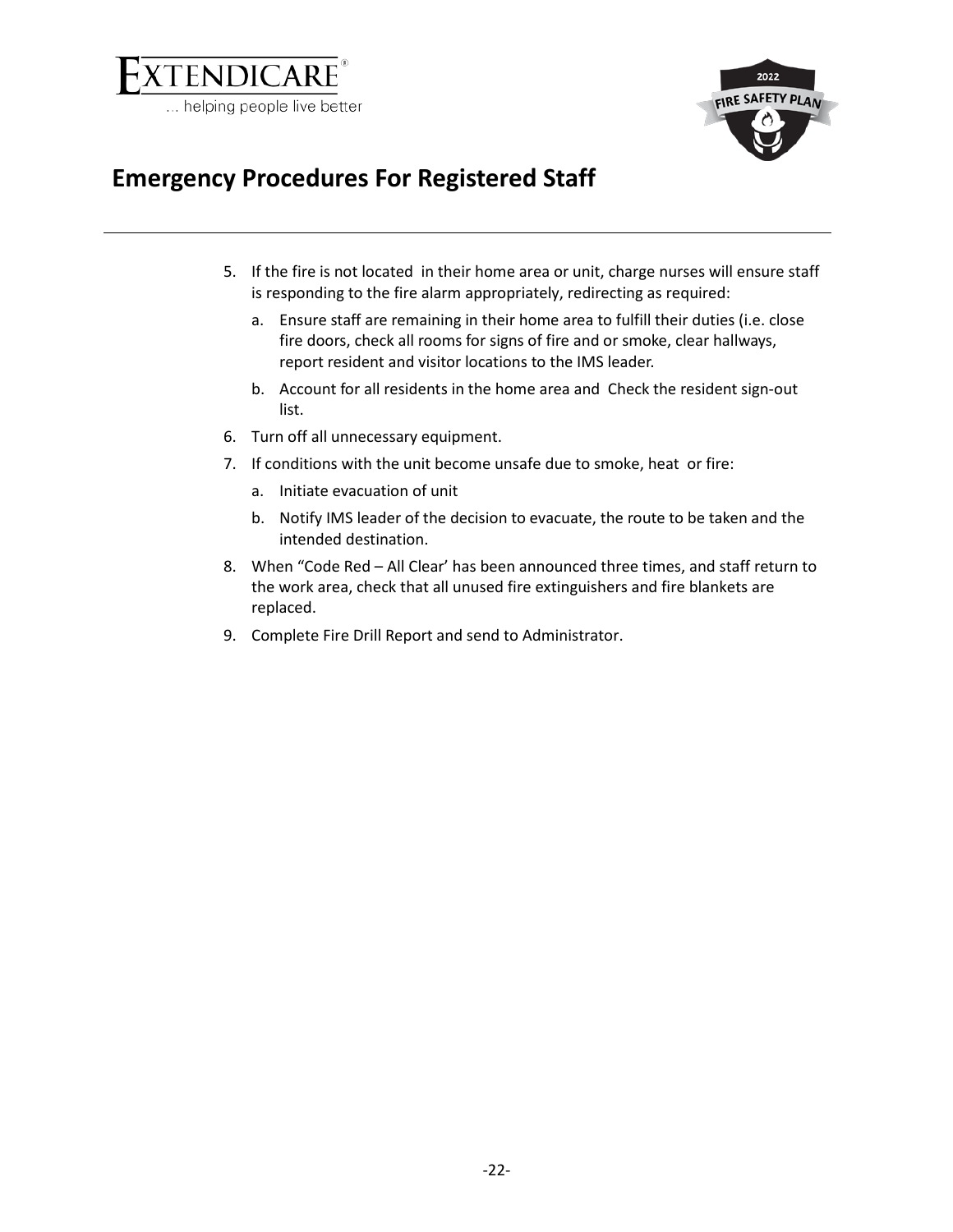

<span id="page-22-1"></span>

# <span id="page-22-0"></span>Emergency Procedures For Care Staff SECTION 6.4

### **PROCEDURE**

### **UPON HEARING THE ALARM**

|                   |    | 1. Stop all normal activities. Ensure resident safety.                                                                                                                                                                                                                                         |
|-------------------|----|------------------------------------------------------------------------------------------------------------------------------------------------------------------------------------------------------------------------------------------------------------------------------------------------|
| <b>CARE STAFF</b> |    | 2. Assigned "fire scene" duties:                                                                                                                                                                                                                                                               |
|                   |    | a. Wait for fire location announcement or confirm location of fire on an<br>annunciator panel.<br>b. Report to and take direction from the Incident Manager (person wearing                                                                                                                    |
|                   |    | orange vest) at the site.                                                                                                                                                                                                                                                                      |
|                   |    | 3. Staff remaining undertake a review or "sweep" of the area to:                                                                                                                                                                                                                               |
|                   |    | a. Check for fire conditions (smoke, heat, flames);<br>Close all doors and windows in the area;<br>b.<br>c. Close any fire doors;<br>d. Ensure all exits are clear;                                                                                                                            |
|                   |    | e. Clear all hallways and corridors; move all carts and portable equipment into<br>safely stored areas;                                                                                                                                                                                        |
|                   |    | Move all residents to a safe location, and<br>f.<br>Direct all Residents and visitors as required.<br>g.                                                                                                                                                                                       |
|                   |    | 4. Refer to the designated roles and responsibilities noted in appendix                                                                                                                                                                                                                        |
|                   | 5. | Once sweep of area done, report to the Emergency Operations Centre or RHA<br>Team Lead and note the location of all residents, volunteers and visitors. Stand by<br>to await further instructions from the Charge Nurse.                                                                       |
|                   |    | 6. Monitor doors throughout fire alert and ensure wandering residents do not leave<br>while exit door locks are deactivated.                                                                                                                                                                   |
|                   |    | 7. Remain on emergency alert until the "all clear" is given to resume normal<br>activities. Once the Incident Manager calls an end to the emergency "Code Red-<br>All Clear", sweep the unit and notify all residents, volunteers and visitors that it is<br>safe to resume normal activities. |
|                   |    | 8. Ensure that all fire safety equipment is replaced.                                                                                                                                                                                                                                          |
|                   |    | 9. Ensure that all residents are accounted for.                                                                                                                                                                                                                                                |
|                   |    |                                                                                                                                                                                                                                                                                                |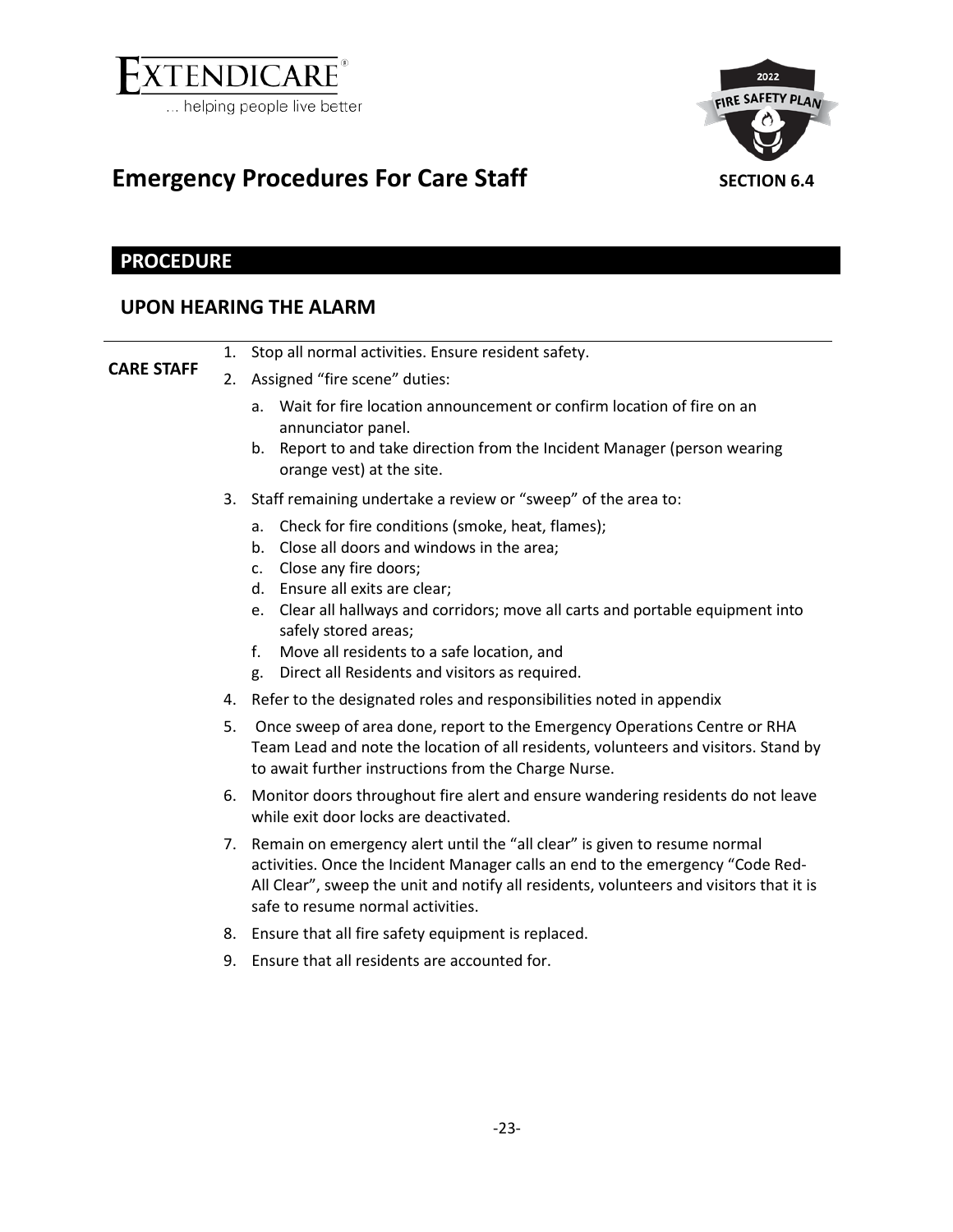



### <span id="page-23-0"></span>**Emergency Procedures For Program Employees** SECTION 6.6

<span id="page-23-1"></span>

### **PROCEDURE**

### **UPON HEARING THE ALARM**

### **PROGRAM EMPLOYEES**

- 1. If you are involved in a program and in a safe location (separated from the fire location by two sets of doors), close the door and supervise the residents.
- 2. If you are in a unit, report to the Charge Nurse for directions.
- 3. If you are not actively involved in a program and not in a unit, return to the Program office.
	- a. Close windows and doors,
	- b. Check for Residents in the vicinity and ensure their safety,
	- c. Flag all rooms that have been evacuated, and
	- d. Report to the Command Centre.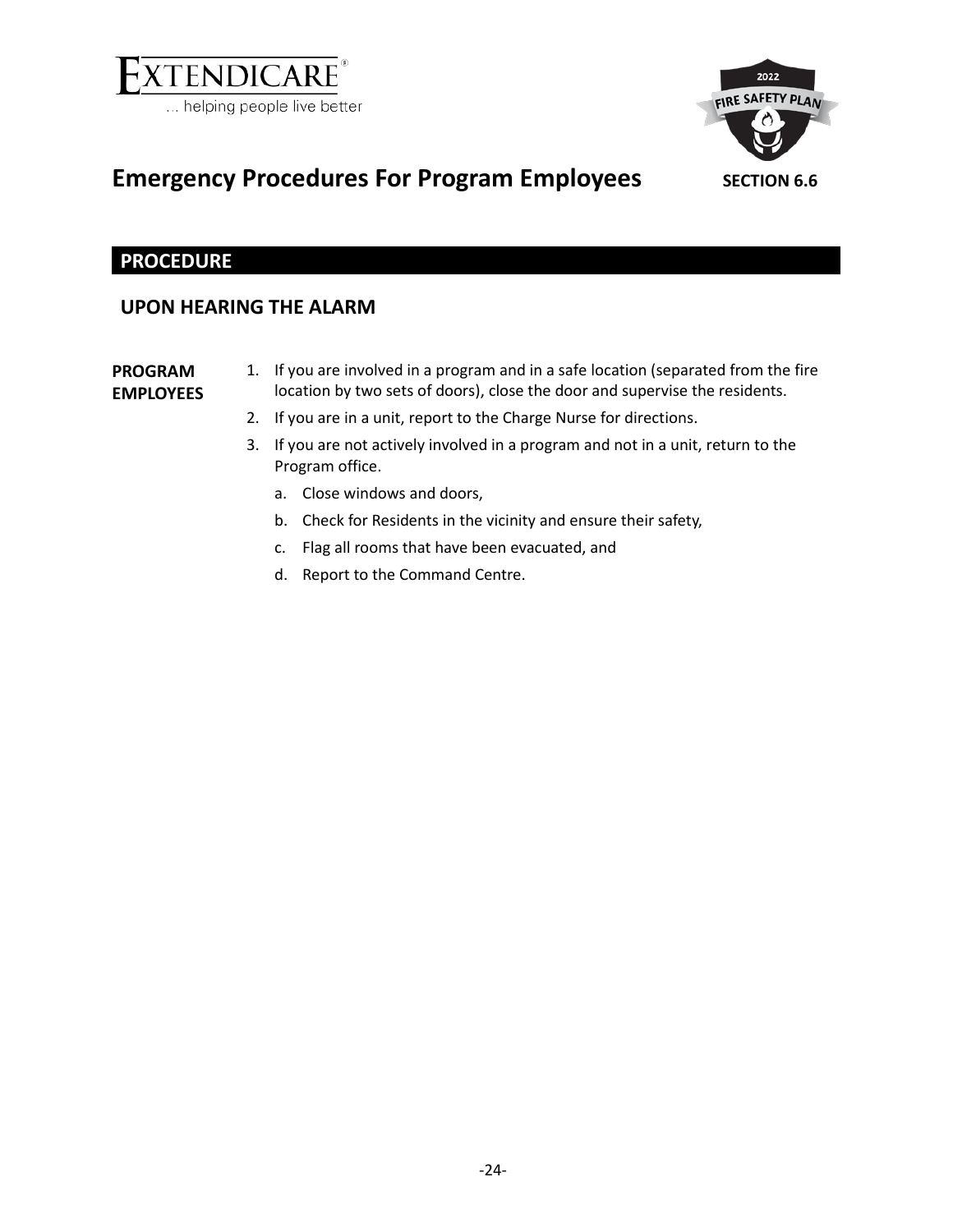

<span id="page-24-1"></span>

### <span id="page-24-0"></span>**Emergency Procedures For Dietary Employees** SECTION 6.7

### **PROCEDURE**

### **UPON HEARING THE ALARM**

**DIETARY EMPLOYEES**

- 1. Turn off all kitchen equipment.
- 2. Before leaving the kitchen, turn off ceiling fans, close doors and windows.
- 3. Check other areas to ensure that all windows and doors have been closed.
- 4. Where appropriate, assist residents via planned evacuation routes to ensure their safety.
- 5. Flag all department rooms that have been evacuated.
- 6. Report to the Emergency Operations Centre (formerly known as the Command Centre) for assigned duties.

### **COOKING APPLIANCE FIRES**

| <b>DIETARY</b><br><b>EMPLOYEES</b> |    | 1. If a fire occurs involving the cooking appliances, pull the pin to activate the<br>fixed extinguishing system. The extinguishing nozzles mounted under the hood<br>will discharge a wet extinguishing agent extinguishing the fire. |
|------------------------------------|----|----------------------------------------------------------------------------------------------------------------------------------------------------------------------------------------------------------------------------------------|
|                                    |    | 2. If it is not possible to pull the pin, the system will automatically discharge the<br>extinguishing agent when the heat from the fire releases the fusible links.                                                                   |
|                                    |    | 3. When the system discharges, the building fire alarm system will activate and<br>the gas supply to the cooking appliances is cut off.                                                                                                |
|                                    |    | <b>Note:</b> The "K" type extinguisher is never to be used unless the fixed<br>extinguishing system has deployed first.                                                                                                                |
|                                    |    | 4. The "K" type extinguisher is primarily meant to be left for use by the<br>responding Firefighter.                                                                                                                                   |
|                                    | 5. | No attempt should be made to reset the kitchen suppression system.                                                                                                                                                                     |
|                                    |    |                                                                                                                                                                                                                                        |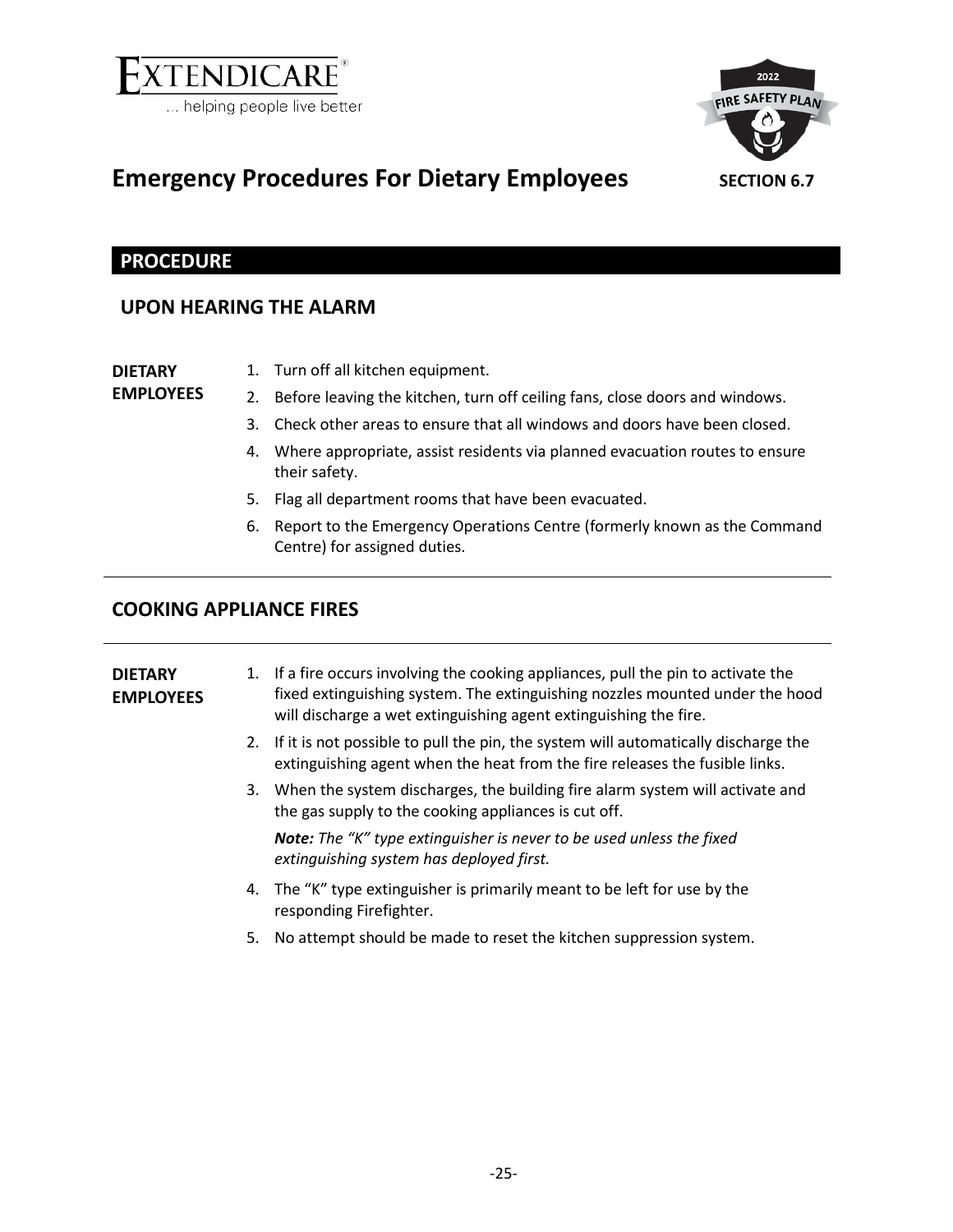

<span id="page-25-1"></span>

# <span id="page-25-0"></span>**Emergency Procedures For Housekeepers, Janitors And Laundry Employees**

### **PROCEDURE**

### **UPON HEARING THE ALARM**

| <b>HOUSEKEEPERS</b><br><b>AND JANITORS</b> | 2.       | 1. Lock and move housekeeping cart to a safe location out of the hallway and<br>line of traffic.                                                                                                                                                                                                                                                                                                                                                                                                                                                                                                                                                                                                                                                                                                                                                                                                                                                                                                                                                                                                                                                          |
|--------------------------------------------|----------|-----------------------------------------------------------------------------------------------------------------------------------------------------------------------------------------------------------------------------------------------------------------------------------------------------------------------------------------------------------------------------------------------------------------------------------------------------------------------------------------------------------------------------------------------------------------------------------------------------------------------------------------------------------------------------------------------------------------------------------------------------------------------------------------------------------------------------------------------------------------------------------------------------------------------------------------------------------------------------------------------------------------------------------------------------------------------------------------------------------------------------------------------------------|
|                                            |          | If not assigned to a resident home area, attend the celebration room<br>As assigned, go to the stairway doors or other doors as assigned that no<br>a.<br>longer have a magnetic lock in place and stay there until the all clear is<br>called<br>Report to and take direction from the Incident Manager (person wearing<br>b.<br>orange vest)                                                                                                                                                                                                                                                                                                                                                                                                                                                                                                                                                                                                                                                                                                                                                                                                            |
|                                            | 3.<br>4. | Staff working in a resident home area are to remain in the area and check:<br>Check for fire conditions (smoke, heat, flame)<br>a.<br>Close all doors and windows in the area<br>b.<br>Close any fire doors that have failed to close<br>c.<br>Make sure all exits have clear access<br>d.<br>Check that the portable fire extinguisher is available<br>e.<br>f.<br>Clear all the hallways by moving all carts and equipment into rooms<br>Move all residents and visitors in an open area into a room with a door<br>g.<br>(resident room, activity room, dining room, etc.) and close the door.<br>Direct residents and visitors to stay in their current location with the door<br>h.<br>closed until the "all clear" is announced<br>Monitor doors throughout the fire alert as assigned to ensure wandering<br>i.<br>residents do not leave while fire door locks are deactivated.<br>Remain on emergency alert until "Code Red-All Clear" is announced. Once an<br>"all clear" has been given, "sweep" the unit to notify residents, visitors and<br>volunteers that it is safe to resume regular activities, open doors and reassure<br>residents. |
| <b>LAUNDRY</b><br><b>STAFF</b>             | 1.       | Turn dryers to cool down phase and turn off all other equipment in the<br>laundry room.                                                                                                                                                                                                                                                                                                                                                                                                                                                                                                                                                                                                                                                                                                                                                                                                                                                                                                                                                                                                                                                                   |

2. Monitor the area for any residents or visitors.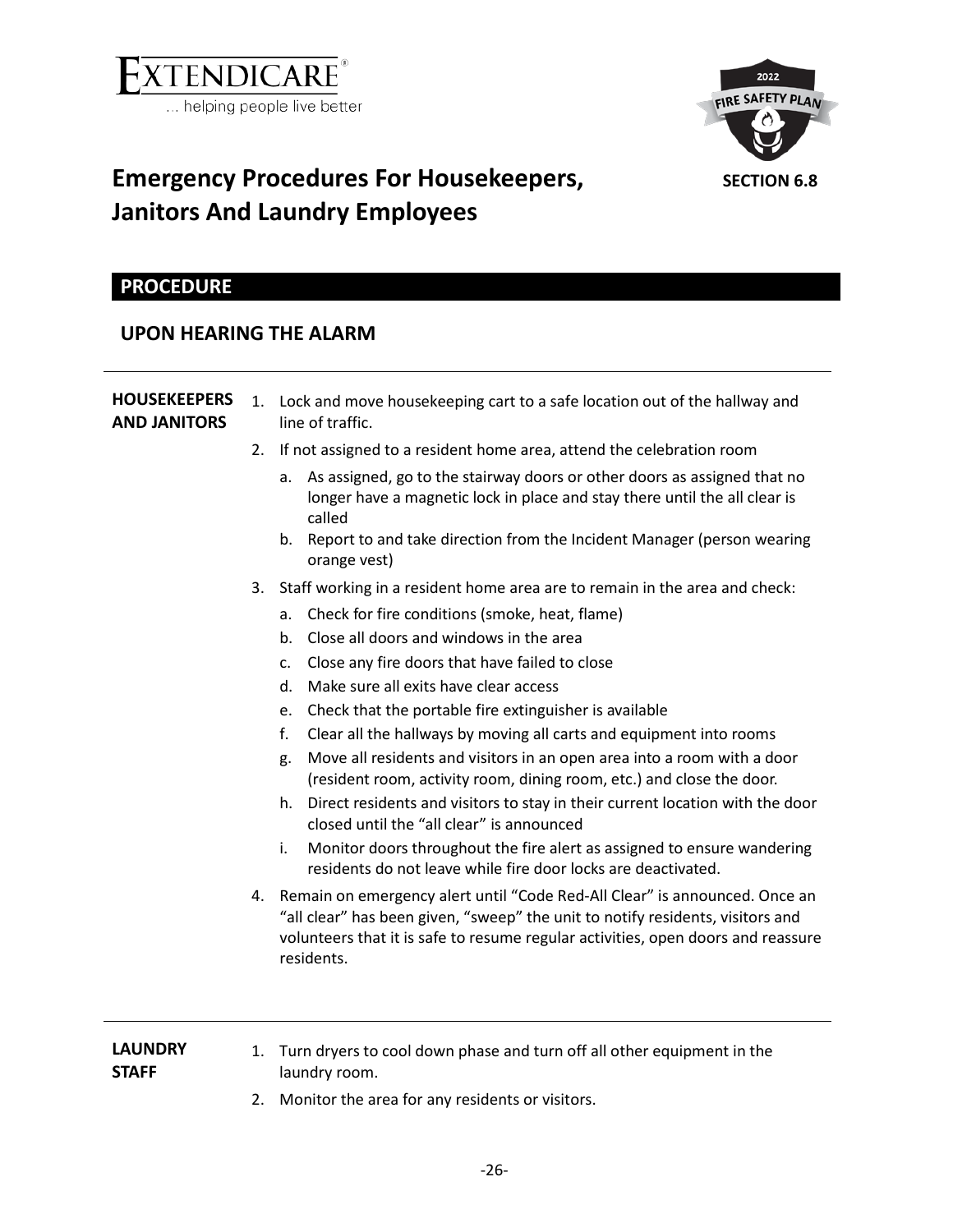

<span id="page-26-1"></span>

# <span id="page-26-0"></span>**Emergency Procedures For Maintenance Employees** SECTION 6.9

### **PROCEDURE**

### **UPON HEARING THE ALARM**

| <b>MAINTENANCE</b><br><b>EMPLOYEES</b> | 1. Lock and move cart(s) to safe location.<br>2. Check for fire conditions (smoke, heat, flames). |  |
|----------------------------------------|---------------------------------------------------------------------------------------------------|--|
|                                        | 3. Close all doors and windows in the area before leaving.                                        |  |
|                                        | 4. Make sure all exits and planned evacuation routes are clear.                                   |  |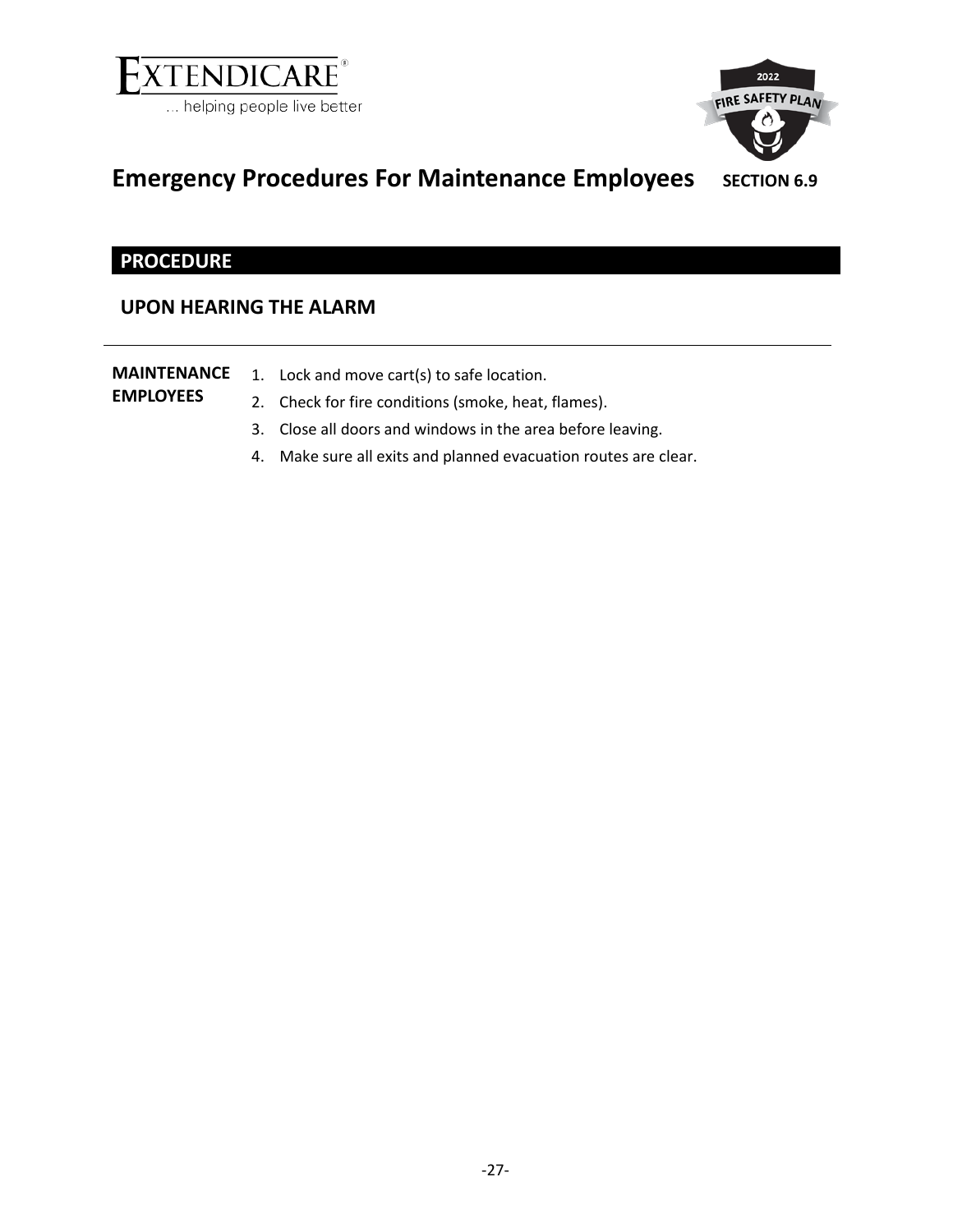

<span id="page-27-1"></span>

### <span id="page-27-0"></span>**Emergency Procedures For Volunteers SECTION** 7.0

### **PROCEDURE**

### **IF YOU DISCOVER A FIRE**

**VOLUNTEERS** 1. Ensure that the R-E-A-C-T sequence is initiated:

- **R** Remove endangered people from immediate danger (evacuate).
- **E** Ensure room doors and windows are closed.
- **A** Activate fire alarm pull station closest to the site of the fire. Activate the second stage of the fire alarm system if evacuation is necessary.
- **C** Call 911 and say:

"There is a fire at F. J. Davey Home located in: Name Exact Location of Fire Including Floor, Home Area and Room Number

**T** Try to confine/contain/extinguish fire, if possible, without undue risk using the nearest fire extinguisher.

*Note: If necessary, place wet towels at the bottom of the closed door to the room with the fire, to restrict rapid transfer of smoke to the rest of the area.*

- 2. Volunteers will be assigned to tasks such as:
	- a. Assisting in care and comfort of residents and families
	- b. Transportation of equipment and supplies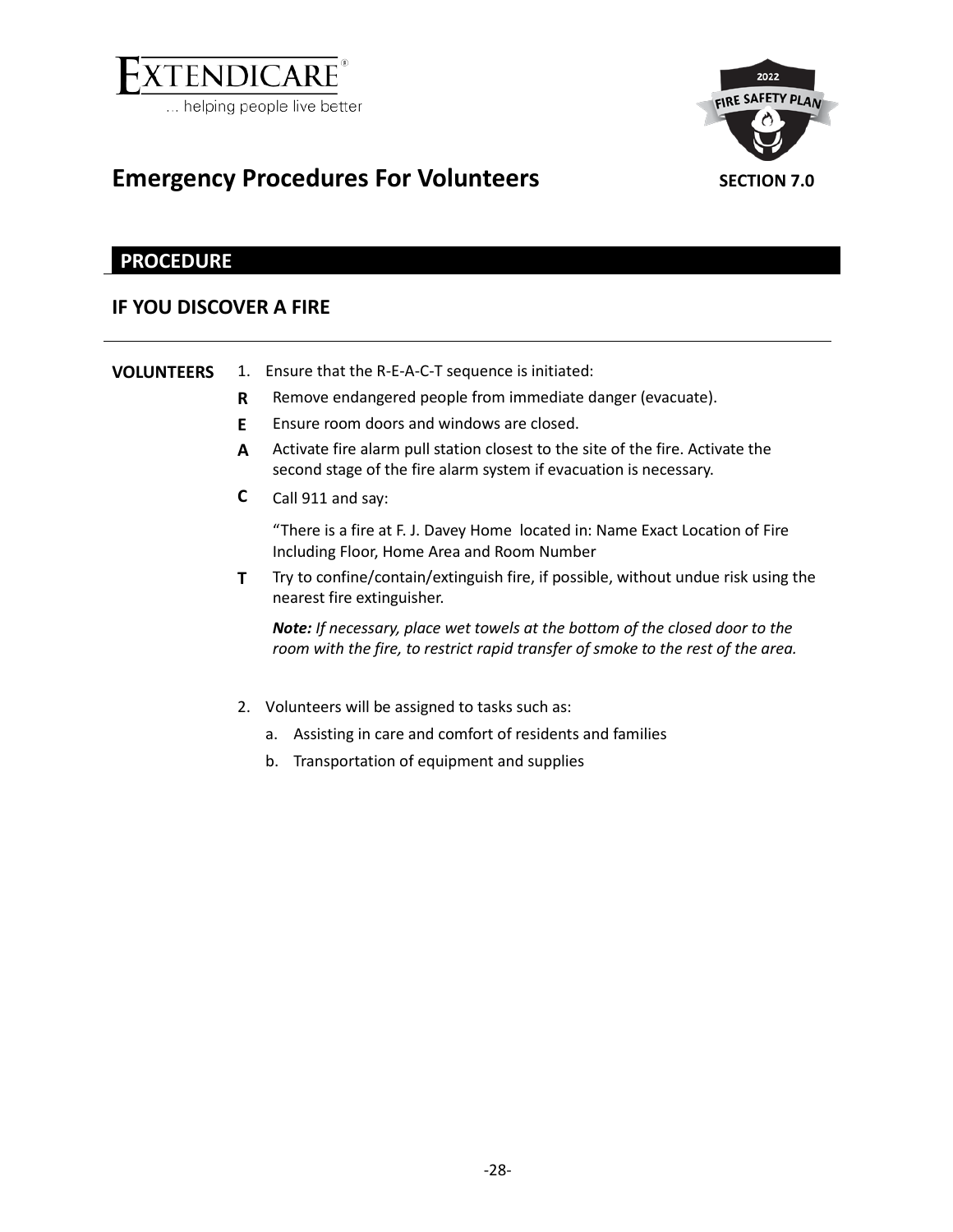

<span id="page-28-1"></span>

# <span id="page-28-0"></span>**Emergency Procedures For Staff Call-Back List** SECTION 8.0

| <b>SUMMARY</b> | The staff call back list will be used for the purpose of calling in employees to<br>assist in an emergency situation only. The list must be updated quarterly or as<br>required by the Administrator. |
|----------------|-------------------------------------------------------------------------------------------------------------------------------------------------------------------------------------------------------|
|                | The Administrator is to distribute and update staff call back lists to the Callers<br>and Alternate Callers and review the procedure with them as required.                                           |

### **PROCEDURE**

### **UPON HEARING THE ALARM**

| <b>ADMINISTRATOR</b>                                    | 2.       | 1. Determine personnel needed and begin fan out procedure until the<br>required amount of employees have been obtained.<br>Telephone callers, as listed and inform them that an emergency situation is<br>occurring and that they are needed to report to the home. If a Caller cannot<br>be reached, the Alternate Caller will be notified and assigned the list of the<br>Caller that could not be reached. |
|---------------------------------------------------------|----------|---------------------------------------------------------------------------------------------------------------------------------------------------------------------------------------------------------------------------------------------------------------------------------------------------------------------------------------------------------------------------------------------------------------|
| <b>CALLERS OR</b><br><b>DESIGNATE</b>                   | 1.<br>2. | Telephone the employees on your list. Do not leave a message.<br>Once all the employees on your list have been called, notify the<br>Administrator of the results.<br>3. Continue to attempt to reach any employees that were not immediately<br>reached.<br>4. Check in with Administrator for directions as to next steps.                                                                                  |
| <b>EMPLOYEES</b><br><b>REPORTING FOR</b><br><b>DUTY</b> |          | 1. Employees reporting for duty will report to the Emergency Operations<br>Centre upon arrival at the facility location to receive their assignments.                                                                                                                                                                                                                                                         |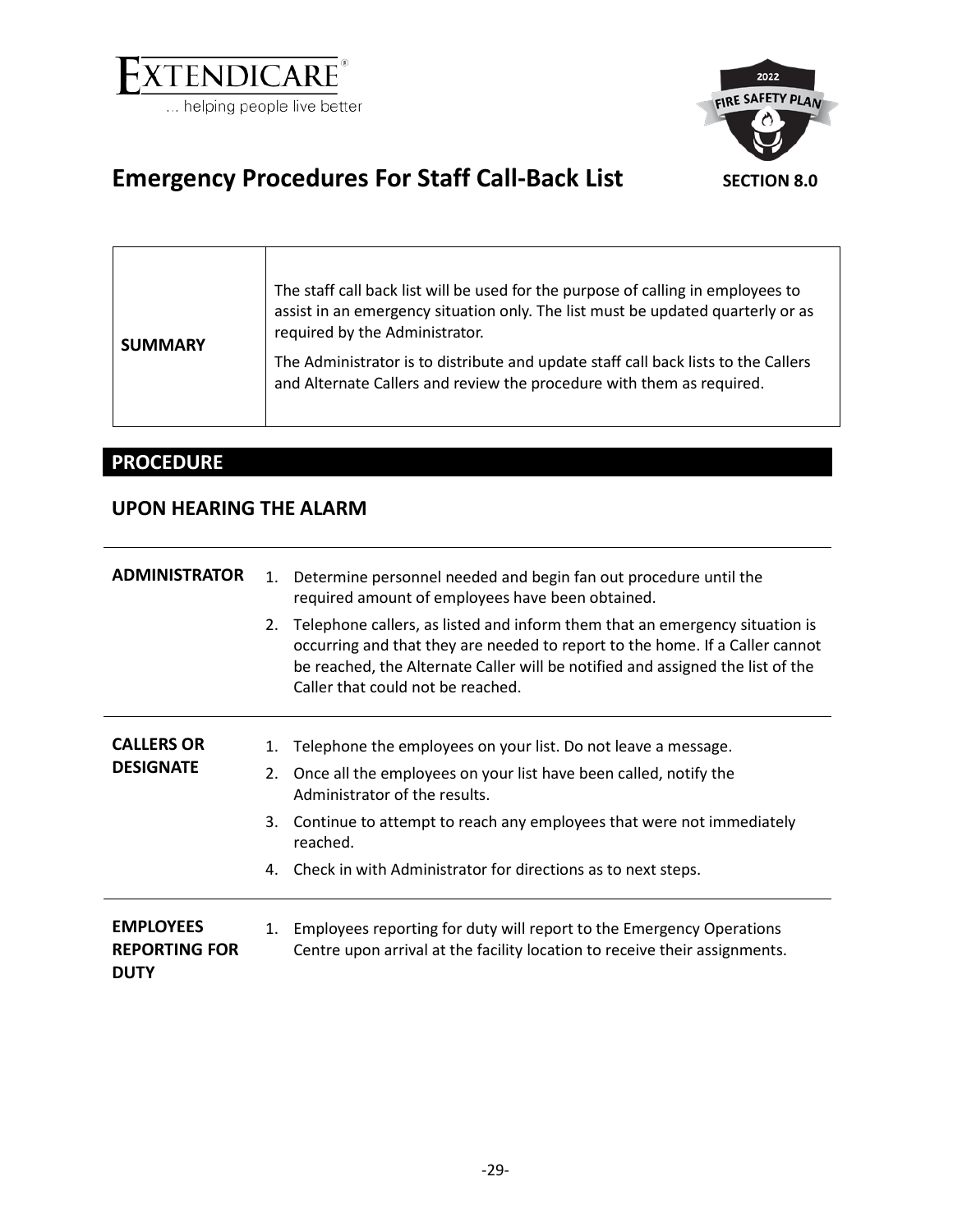

## <span id="page-29-0"></span>**Evacuation of Residents SECTION 9.0**

<span id="page-29-1"></span>

| 1.0 | <b>SUMMARY</b>            | The objective of an evacuation is to remove residents from danger<br>in the shortest amount of time possible.                                                                                                                                                                                                                                                                                                                                                                                                                                                                                                                                                                                                                                                                                                                |
|-----|---------------------------|------------------------------------------------------------------------------------------------------------------------------------------------------------------------------------------------------------------------------------------------------------------------------------------------------------------------------------------------------------------------------------------------------------------------------------------------------------------------------------------------------------------------------------------------------------------------------------------------------------------------------------------------------------------------------------------------------------------------------------------------------------------------------------------------------------------------------|
| 2.0 | <b>RISK LEVEL</b>         | Any fire emergency situation is a progressive incident. This means<br>that the longer it takes to isolate the source(s) of danger and<br>evacuate residents, the greater the chances of someone being<br>seriously injured.                                                                                                                                                                                                                                                                                                                                                                                                                                                                                                                                                                                                  |
| 3.0 | <b>EVACUATION PLAN</b>    | As part of the Emergency Response Plan, there must be an<br>evacuation plan that indicates the following:<br>1. Planned evacuation routes,<br>Evacuation Centre location,<br>2.<br>Emergency Operations Centre (formerly known as the<br>3.<br>Command Centre) (inside building),<br>Area of Refuge (outside building),<br>4.                                                                                                                                                                                                                                                                                                                                                                                                                                                                                                |
|     |                           | Assigned exits, and<br>5.                                                                                                                                                                                                                                                                                                                                                                                                                                                                                                                                                                                                                                                                                                                                                                                                    |
|     |                           | Assessment and Treatment Centre location.<br>6.                                                                                                                                                                                                                                                                                                                                                                                                                                                                                                                                                                                                                                                                                                                                                                              |
| 4.0 | <b>PARTIAL EVACUATION</b> | A partial evacuation must occur if the emergency situation can be<br>contained to a specific area of the building that ensures the safety<br>of all residents and employees.                                                                                                                                                                                                                                                                                                                                                                                                                                                                                                                                                                                                                                                 |
| 4.1 | <b>EVACUATION STAGES</b>  | Evacuation starts with removing residents from individual rooms to<br>beyond a set of fire doors. Partial evacuation is carried out if the<br>disaster itself can be contained in a particular area of the facility. If<br>safety of the residents cannot be ensured, total evacuation of the<br>facility will be carried out.<br>STEP I FIRE ZONE or partial evacuation is the initial response to the<br>emergency situation. It involves removing residents from the<br>rooms(s)/area threatened by the source of the disaster:<br>Room of emergency site<br>1.<br>Rooms on each side of the emergency site<br>2.<br>Room directly across from emergency site<br>3.<br>Evacuate these residents beyond fire/smoke separation doors to a<br>safe area by Team and Chain Evacuation procedure outlined inside<br>this plan. |

*Note:* Fire evacuation routes are away from the fire. Depending on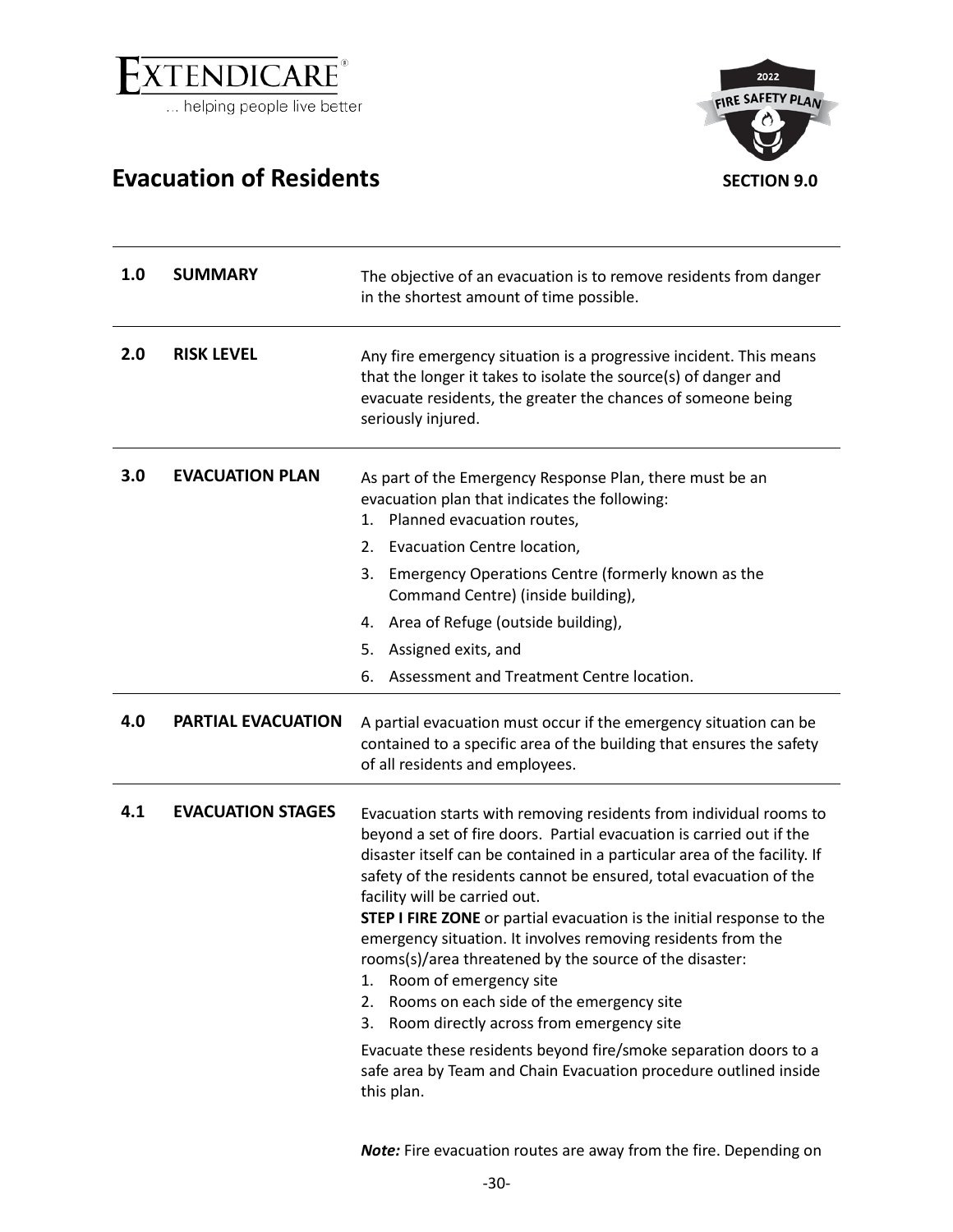

# **Evacuation of Residents**

|     |                                                | the fire situation, the amount of smoke, and the flow of traffic of<br>the fire department, the IMS leader may permit the movement of<br>residents past the rooms with the fire if it is safe and more<br>expedient to do so.                                               |
|-----|------------------------------------------------|-----------------------------------------------------------------------------------------------------------------------------------------------------------------------------------------------------------------------------------------------------------------------------|
|     |                                                | STEP II WING EVACUATION - If a fire cannot be contained to a<br>single fire zone, evacuate residents beyond the fire separation<br>doors to another safe zone within the building (internal area of<br>refuge). Residents in immediate danger should be moved first.        |
|     |                                                | <b>STEP III TOTAL EVACUATION</b> occurs if smoke and or fumes continue<br>to spread throughout the facility, or the IMS Leader or Fire<br>department gives the order to evacuate the entire building.                                                                       |
|     |                                                | Person giving the order should allocate exits to be used by various<br>wings so that movement will be quick and orderly.                                                                                                                                                    |
|     |                                                | Take residents to a safe distance away from the facility (Area of<br>Refuge). Stay out of the way of emergency vehicles.                                                                                                                                                    |
|     |                                                | Evacuate away from the fire area to the next zone. If unable to<br>reach safe zone, evacuate out of the facility via the nearest exit.<br>Check to ensure evacuation of fire zone is complete.                                                                              |
|     |                                                | A one-way traffic flow should be maintained where possible. Tally<br>resident count to verify that evacuation is complete.                                                                                                                                                  |
|     |                                                | Note: At this step it is critical that Transfer/Discharge system is<br>initiated to a safe location or "area of refuge."                                                                                                                                                    |
| 5.0 | <b>COMPLETE</b><br><b>EVACUATION</b>           | A complete evacuation must occur if the emergency situation<br>cannot be contained to a specific area and/or the safety of all<br>residents and employees cannot be ensured.                                                                                                |
| 5.1 | <b>AUTHORITY TO</b><br><b>ORDER EVACUATION</b> | Authority and responsibility for the evacuation decision generally<br>rests with the IMS leader or Fire department (if present). Any<br>Charge Nurse can order evacuation of their area if residents under<br>their care are endangered by fire, smoke or any other factor. |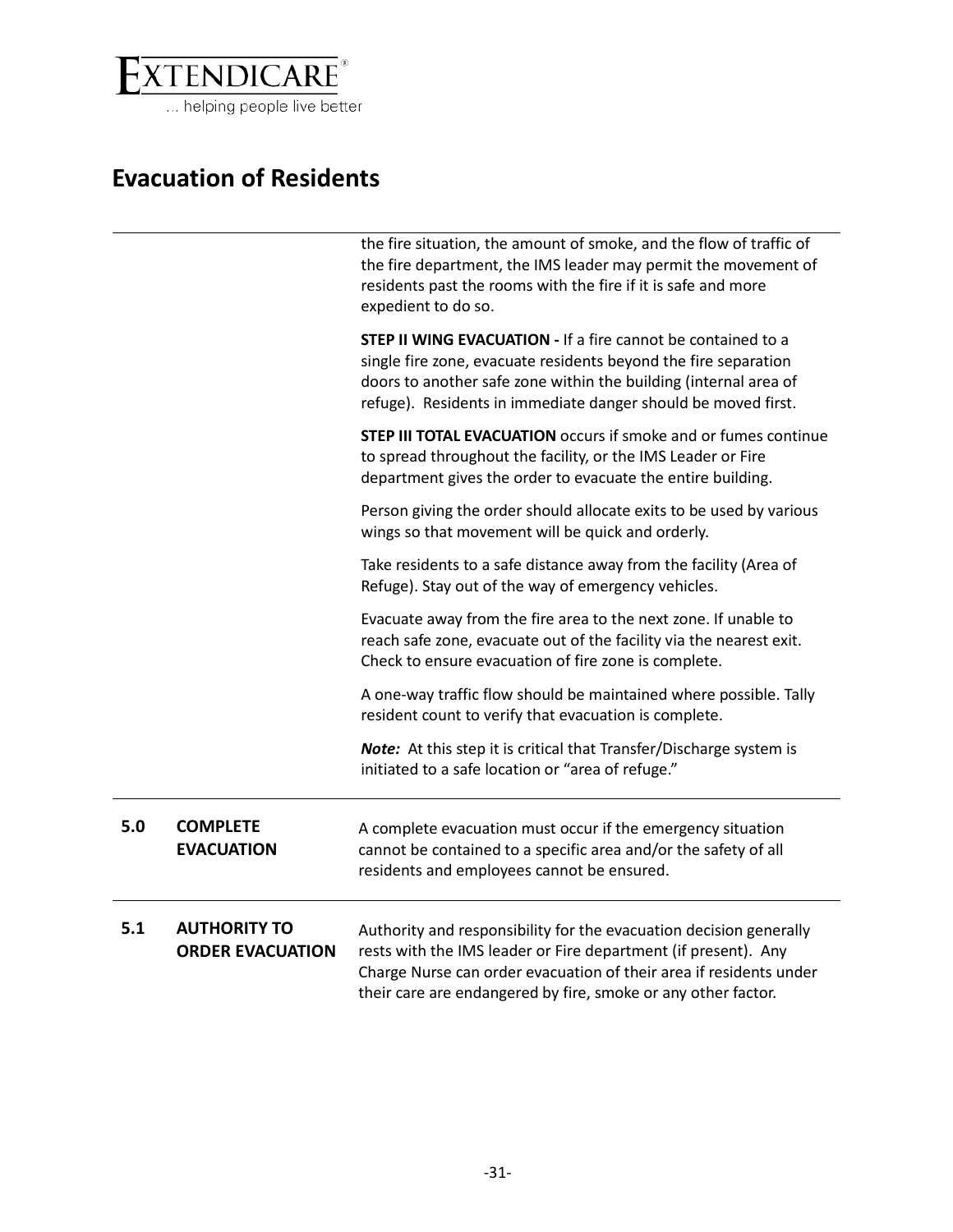

<span id="page-31-1"></span>

# <span id="page-31-0"></span>**Procedure for Evacuation of Residents SECTION 9.1**

|                | Residents will be evacuated in a calm and orderly manner according to the<br>evacuation plan. Employees are to guide Residents along the planned evacuation<br>route(s). Resistive Residents will be evacuated last.                                                                                                                                                                        |
|----------------|---------------------------------------------------------------------------------------------------------------------------------------------------------------------------------------------------------------------------------------------------------------------------------------------------------------------------------------------------------------------------------------------|
|                | Rooms that have been evacuated must be flagged using the Home's evacuation<br>identification system.                                                                                                                                                                                                                                                                                        |
| <b>SUMMARY</b> | Establish Emergency Operations Centre (EOC) (formerly known as the Command<br>Centre) – the most senior position (person) on site (that is not at the fire scene)<br>must take charge of the EOC. It is located <ldentify location=""> (i.e. reception<br/>desk/main lobby) or alternate site <identify location=""> (i.e. activity<br/>room/Administrator's office).</identify></ldentify> |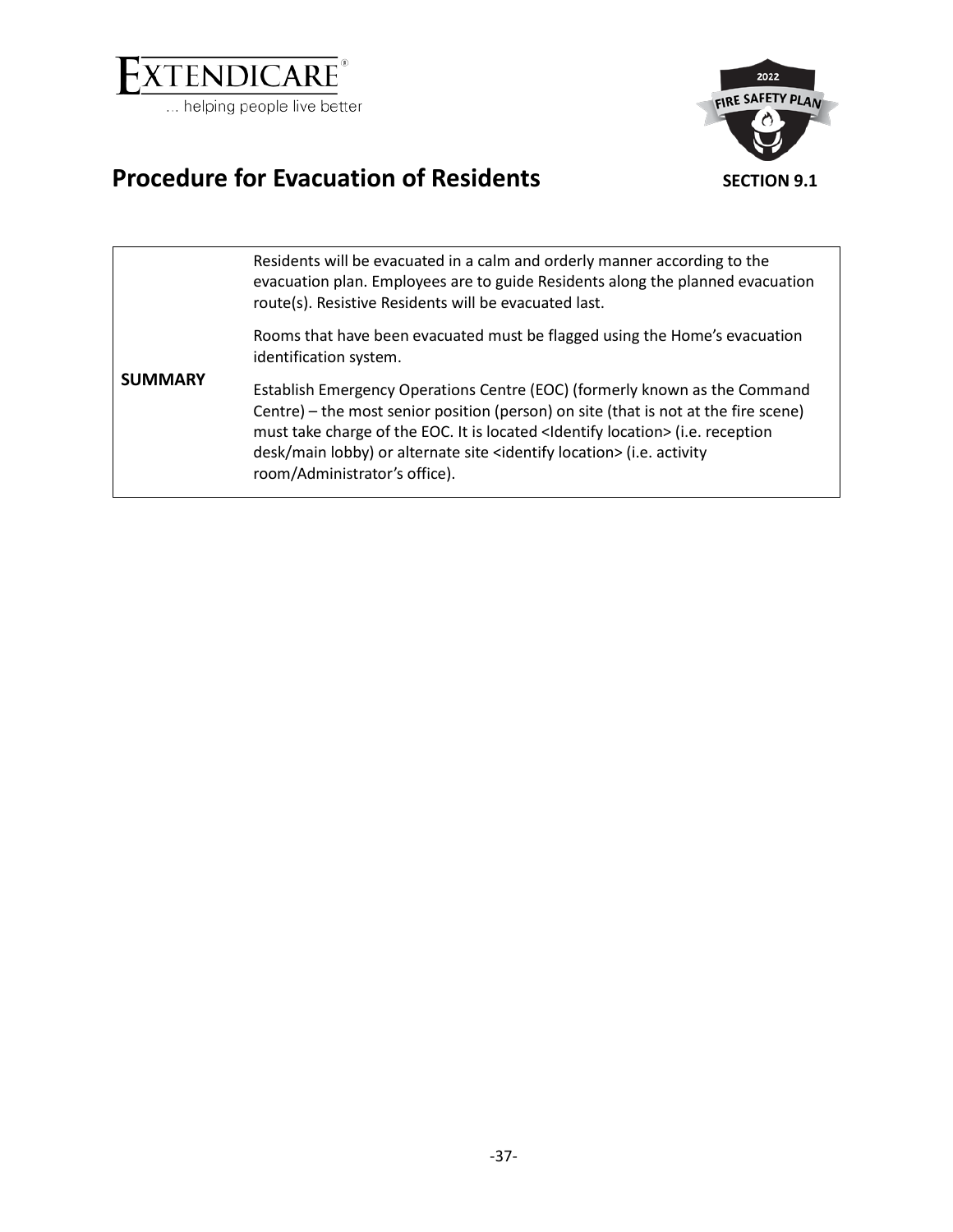

<span id="page-32-1"></span>

# <span id="page-32-0"></span>**Extinguishment, Control And Containment SECTION 11.0**

| 1.0 | <b>SUMMARY</b>                                                    | 1.<br>generated.<br>2.<br>to extinguish a small fire. | The production of toxic fumes in buildings makes firefighting<br>potentially dangerous, particularly if a large amount of smoke is being<br>Only after ensuring everyone has evacuated the area, the alarm has<br>been initiated and the fire department notified, should an<br>experienced person (familiar with fire extinguisher operation) attempt<br>Note: This is a voluntary act. Never attempt to fight a fire alone. If it<br>cannot be easily extinguished with the use of a portable fire<br>extinguisher, leave the area and confine the fire by closing the door. |
|-----|-------------------------------------------------------------------|-------------------------------------------------------|--------------------------------------------------------------------------------------------------------------------------------------------------------------------------------------------------------------------------------------------------------------------------------------------------------------------------------------------------------------------------------------------------------------------------------------------------------------------------------------------------------------------------------------------------------------------------------|
| 2.0 | <b>OPERATING A</b><br><b>FIRE</b><br><b>EXTINGUISHER</b>          | $P -$ Pull Pin<br>$A - A$ im Extinguisher             | Pull the pin. This will also break the tamper<br>seal.<br>Aim low, pointing the extinguisher nozzle (or<br>its horn or hose) at the base of the fire and<br>not at the flames. Ensure that the fire is not<br>between yourself and the exit.                                                                                                                                                                                                                                                                                                                                   |
|     |                                                                   | S-Squeeze Trigger<br>$S -$ Sweep                      | handle<br>the<br>Squeeze<br>release<br>the<br>to<br>extinguishing agent.<br>Use a sweeping motion from side to side,<br>pointing the extinguisher at the base of the<br>fire, until it appears to be out. Watch the<br>area. If the fire re-ignites, repeat "PASS"<br>procedure.                                                                                                                                                                                                                                                                                               |
| 3.0 | <b>KITCHEN HOOD</b><br><b>SUPPRESSION</b><br><b>SYSTEM (KHSS)</b> | 1.<br>activated.<br>3.<br>4.                          | In the event of a fire in the cooking equipment in the kitchen, the<br>Kitchen Hood Suppression System (KHSS) must be activated.<br>2. The "K" type extinguisher is never to be used unless the HSS has<br>Never use an ABC fire extinguisher to extinguish a fire involving<br>cooking appliances installed under the exhaust hood.<br>If a fire occurs below the KHSS, and it is safe to do so, the manual<br>release pull station must be activated to initiate the system. The<br>location of the KHSS manual release pull station is identified on the                    |

Schematic Diagrams.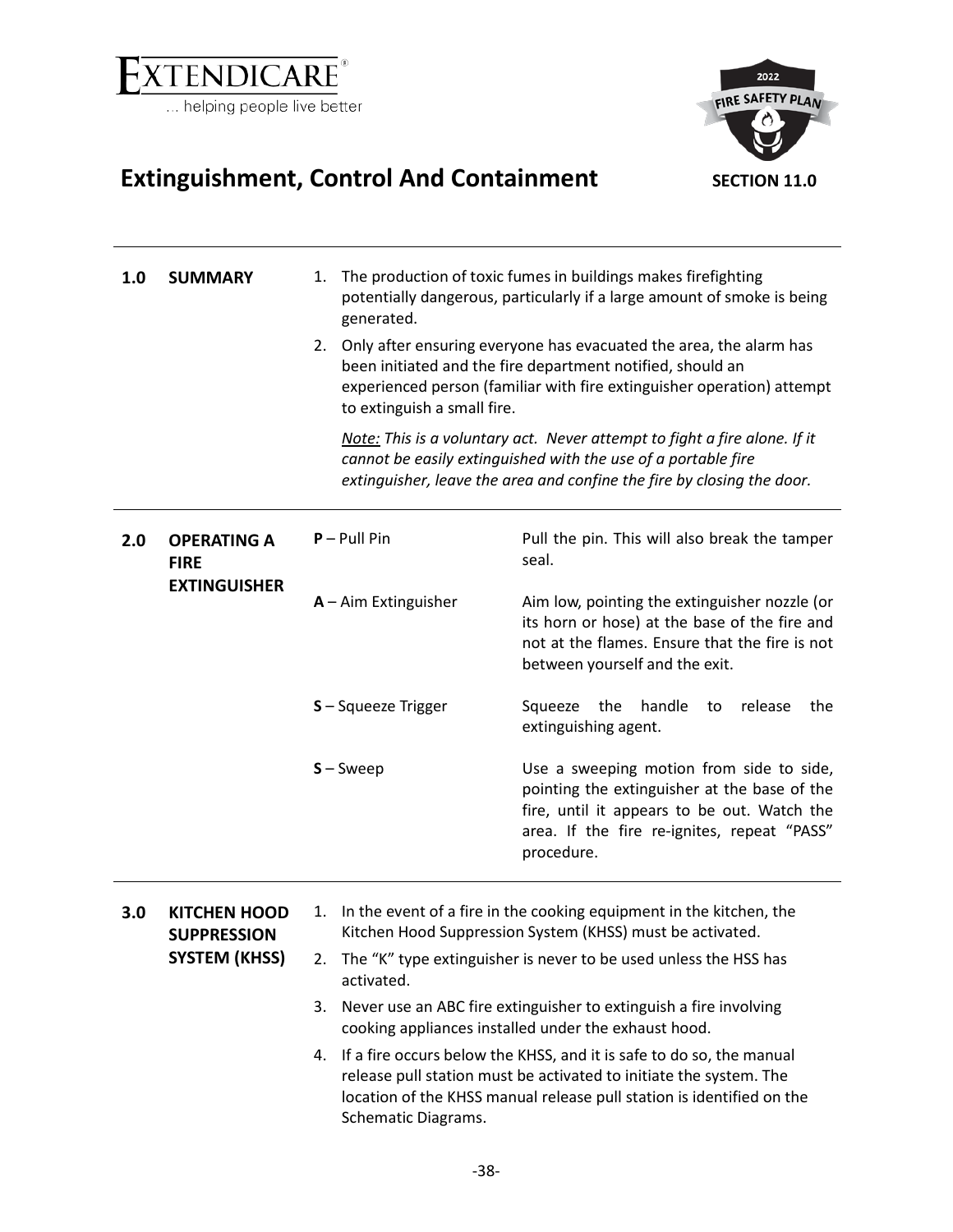

<span id="page-33-0"></span>

<span id="page-33-1"></span>

The following describes the specific requirements to control fire hazards:

- $\bullet$   $\Box$  All exits must be clear of obstructions at all times
- $\Box$  No blocking of automatic fire doors
- $\Box$  Posted fire instructions located at pull stations
- $\bullet$   $\Box$  Clear access to the building
- $\Box$  Paint cans and aerosol cans are stored in metal cabinets
- $\Box$  Any items stored must be at least 18" below sprinklers
- $\Box$  Only flame-retardant drapes, carpets and mattress covers are used
- $\Box$  Residents' appliances are inspected for CSA approval
- $\Box$  Use of temporary wiring is not permitted where it presents a fire hazard
- $\bullet$   $\Box$  Heating appliances are not permitted in residents' rooms
- $\Box$  Combustible refuse is stored in designated areas only
- $\bullet$   $\Box$  Kitchen equipment and filters are routinely cleaned
- $\bullet$   $\Box$  Flammable material controlled
- $\bullet$   $\Box$  Rooms are kept clean and orderly
- $\bullet$   $\Box$  Heaters are not blocked
- $\Box$  Dryer vents are cleaned out daily and bi-weekly
- $\Box$  Fire procedures are to be discussed during the pre-admission interview and orientation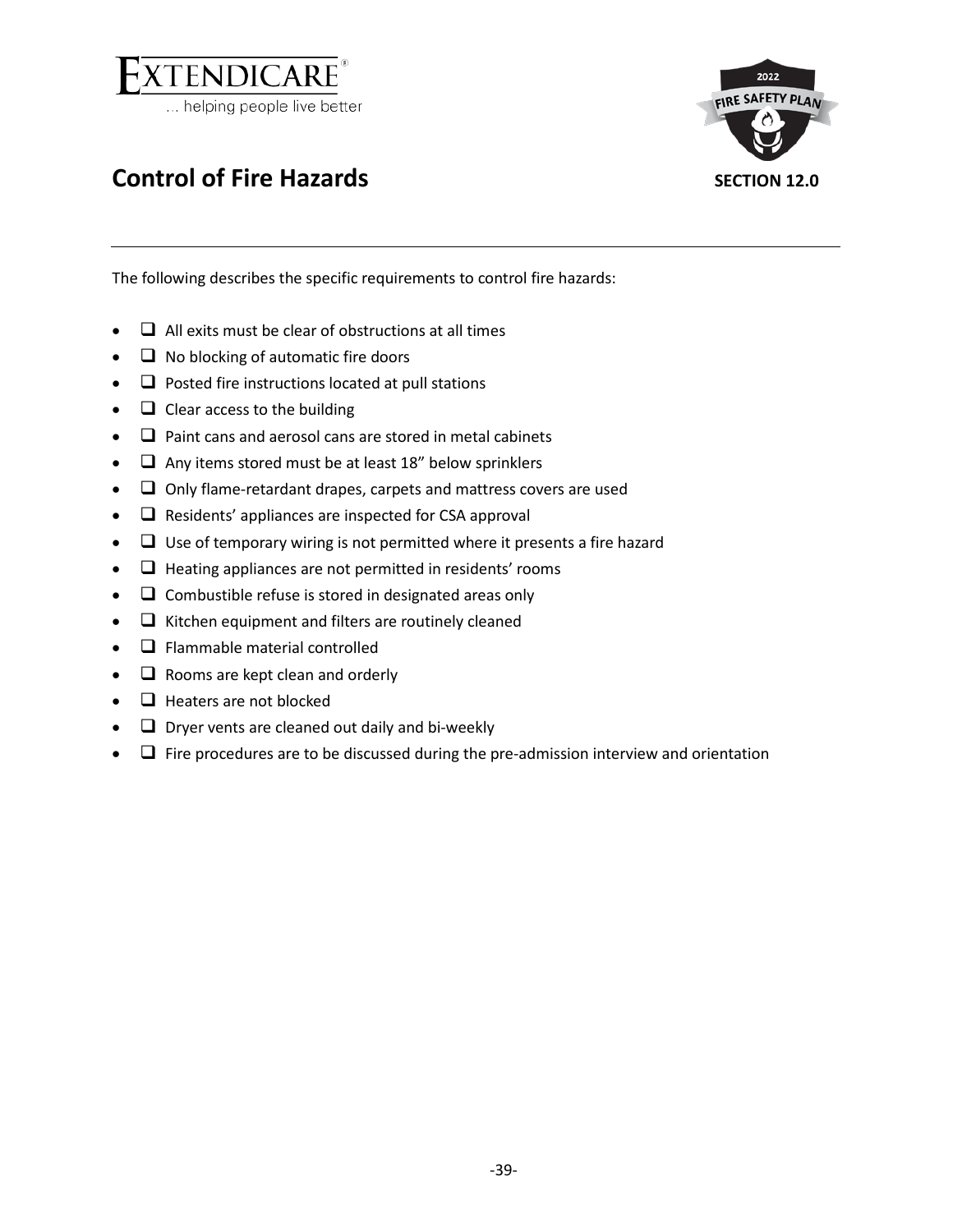$\underset{\ldots \text{ helping people live better}}{\underbrace{extremolCARE}}$ 

# <span id="page-34-0"></span>**Alternative Measures SECTION** 13.0

<span id="page-34-1"></span>

| 1.0 | <b>SUMMARY</b>                                                    |    | 1. The following are alternative measures to be taken in the event<br>of a shut down or other disabling circumstances of specific life<br>safety devices/systems.                                                                              |
|-----|-------------------------------------------------------------------|----|------------------------------------------------------------------------------------------------------------------------------------------------------------------------------------------------------------------------------------------------|
| 1.1 | <b>FIRE</b><br><b>EXTINGUISHERS</b>                               |    | 2. Portable fire extinguishers shall be recharged as soon as possible<br>after use. If the building is open to the public during a recharge<br>delay, replacement extinguishers must be available.                                             |
| 1.2 | <b>SPRINKLER</b><br><b>SYSTEM</b>                                 | 1. | In the event that the automatic sprinkler system becomes<br>inoperative, all employees shall be made aware of the situation<br>and repairs shall be affected as soon as possible.                                                              |
|     |                                                                   | 2. | Notify the fire department 705-949-3333 every time the<br>sprinkler system is non-operational.                                                                                                                                                 |
| 1.3 | <b>FIRE ALARM</b><br><b>SYSTEM</b>                                | 1. | In the event that the fire alarm system becomes inoperative, a<br>responsible employee shall be assigned to conduct hourly fire<br>watch inspections of the whole building and to calmly alert all<br>Residents in the event of a fire.        |
|     |                                                                   |    | 2. The employee conducting fire watch duties must have a portable<br>communication device in order to immediately call 911 in the<br>event of a fire emergency.                                                                                |
|     |                                                                   | 3. | Notify the fire department 705-949-3333 any time the fire alarm<br>system is non-operational.                                                                                                                                                  |
| 1.4 | <b>KITCHEN HOOD</b><br><b>SUPPRESSION</b><br><b>SYSTEM (KHSS)</b> | 1. | In the event the Kitchen Hood Suppression System (KHSS)<br>becomes inoperative, all staff shall be made aware of the<br>situation and repairs shall be made immediately. All cooking,<br>which produces grease-laden vapours, must be stopped. |
|     |                                                                   | 2. | Notify the fire department 705-949-3333 any time the KHSS is<br>non-operational.                                                                                                                                                               |